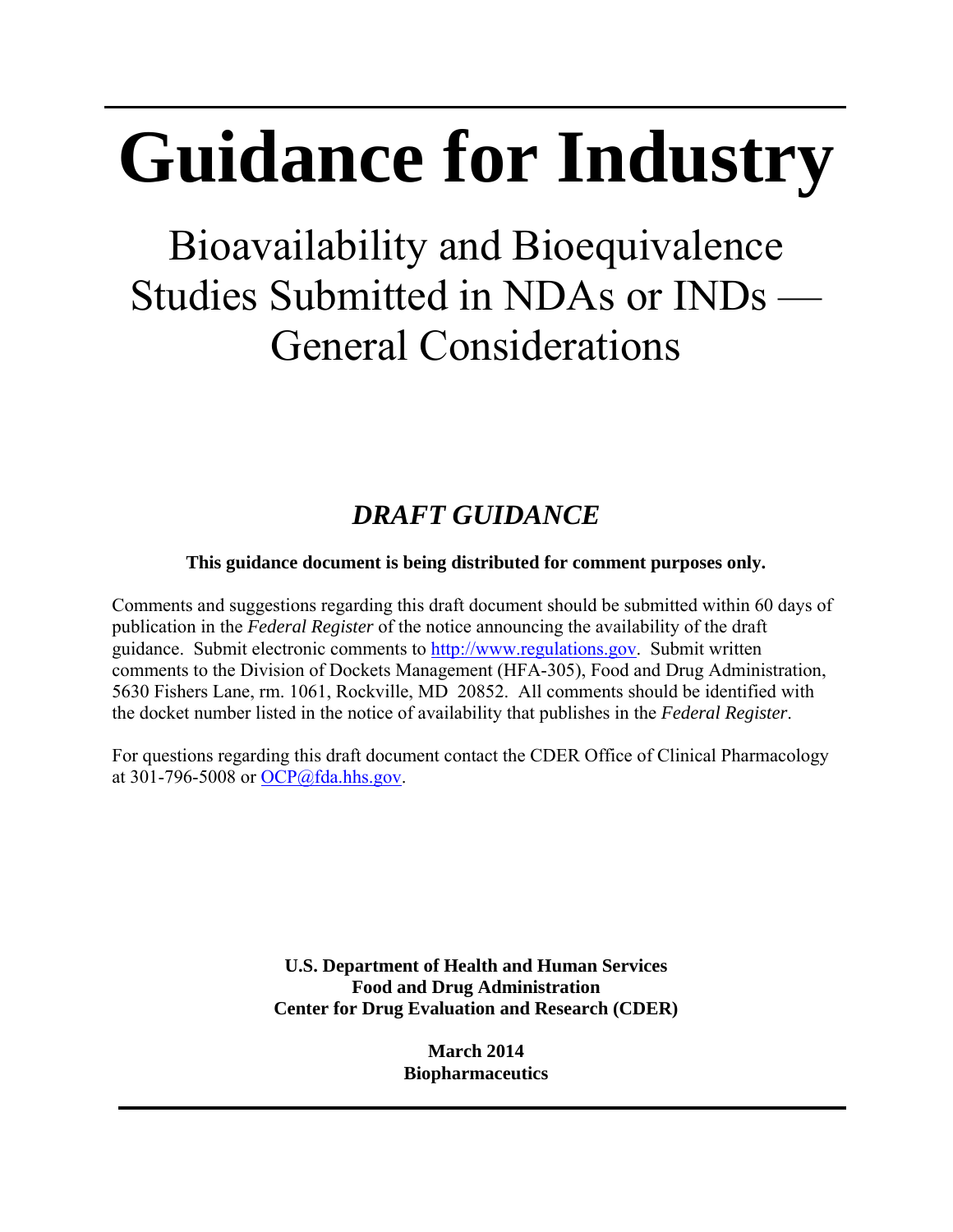# **Guidance for Industry**

Bioavailability and Bioequivalence Studies Submitted in NDAs or INDs— General Considerations

*Additional copies are available from:* 

*Office of Communications Division of Drug Information, WO51, Room 2201 Center for Drug Evaluation and Research Food and Drug Administration 10903 New Hampshire Avenue, Silver Spring, MD 20993 http://www.fda.gov/Drugs/GuidanceComplianceRegulatoryInformation/Guidances/default.htm Phone: 301-796-3400; Fax: 301-847-8714 druginfo@fda.hhs.gov* 

> **U.S. Department of Health and Human Services Food and Drug Administration Center for Drug Evaluation and Research (CDER)**

> > **March 2014 Biopharmaceutics**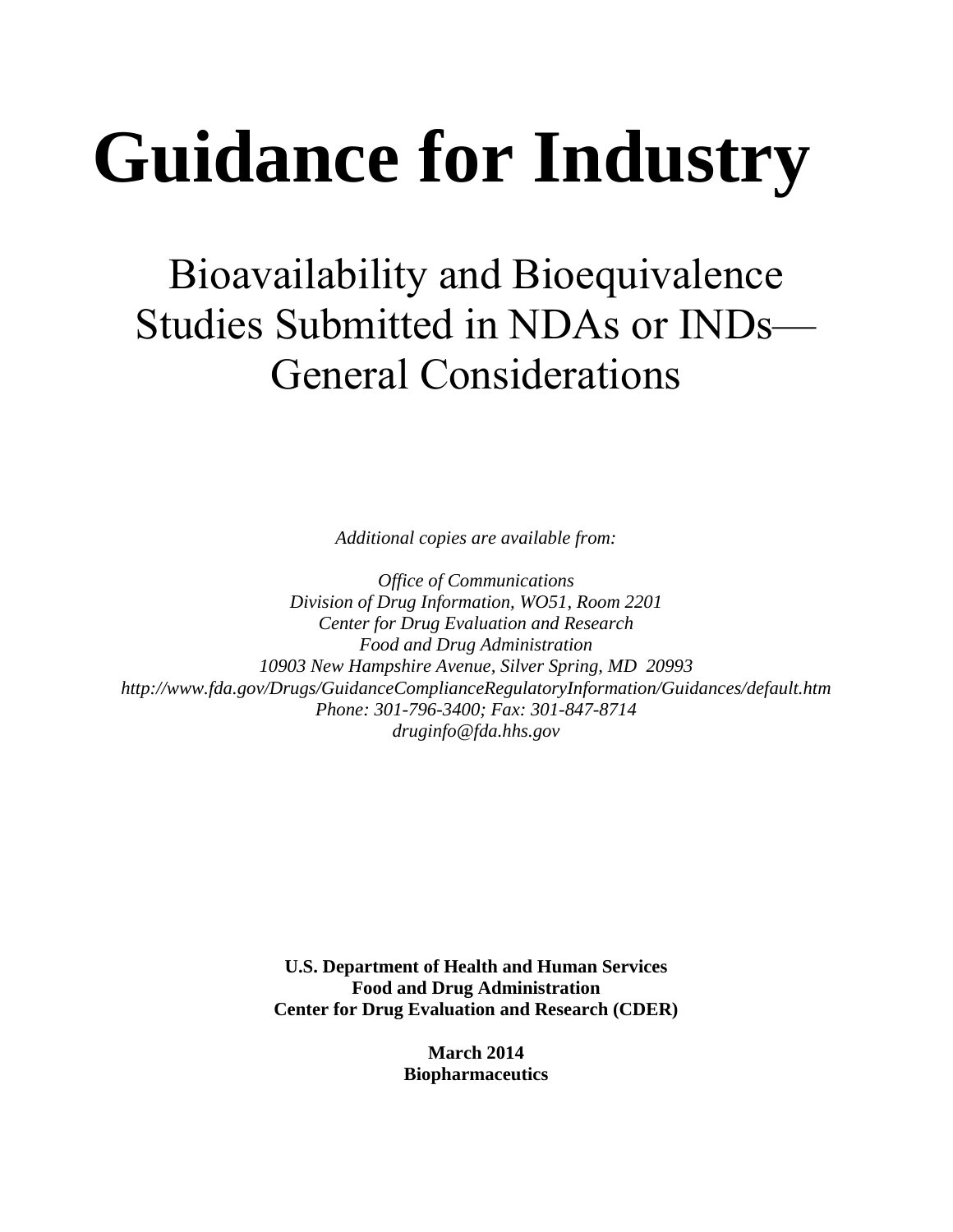## **TABLE OF CONTENTS**

| I.                                                  |                                                                                                                                                      |  |
|-----------------------------------------------------|------------------------------------------------------------------------------------------------------------------------------------------------------|--|
| II.                                                 |                                                                                                                                                      |  |
| A.<br><b>B</b> .<br>$C_{\cdot}$                     |                                                                                                                                                      |  |
|                                                     |                                                                                                                                                      |  |
| A.<br>B <sub>1</sub>                                |                                                                                                                                                      |  |
|                                                     | IV. DOCUMENTING BA AND BE FOR VARIOUS DOSAGE FORMS  12                                                                                               |  |
| $\mathsf{A}$<br><b>B.</b><br>$\mathcal{C}$ .<br>D.  |                                                                                                                                                      |  |
| $\mathbf{V}_{\bullet}$                              |                                                                                                                                                      |  |
| $\mathsf{A}$<br><b>B</b> .                          | IN VITRO STUDIES CONDUCTED IN SUPPORT OF A WAIVER OF AN IN VIVO BA OR BE DATA<br>IN VITRO STUDIES CONDUCTED IN SUPPORT OF DEMONSTRATING BA OR BE  17 |  |
|                                                     |                                                                                                                                                      |  |
| A.<br>B.<br>$\mathcal{C}$ .<br>D.<br>Ε.<br>F.<br>G. |                                                                                                                                                      |  |
|                                                     |                                                                                                                                                      |  |
| H.                                                  |                                                                                                                                                      |  |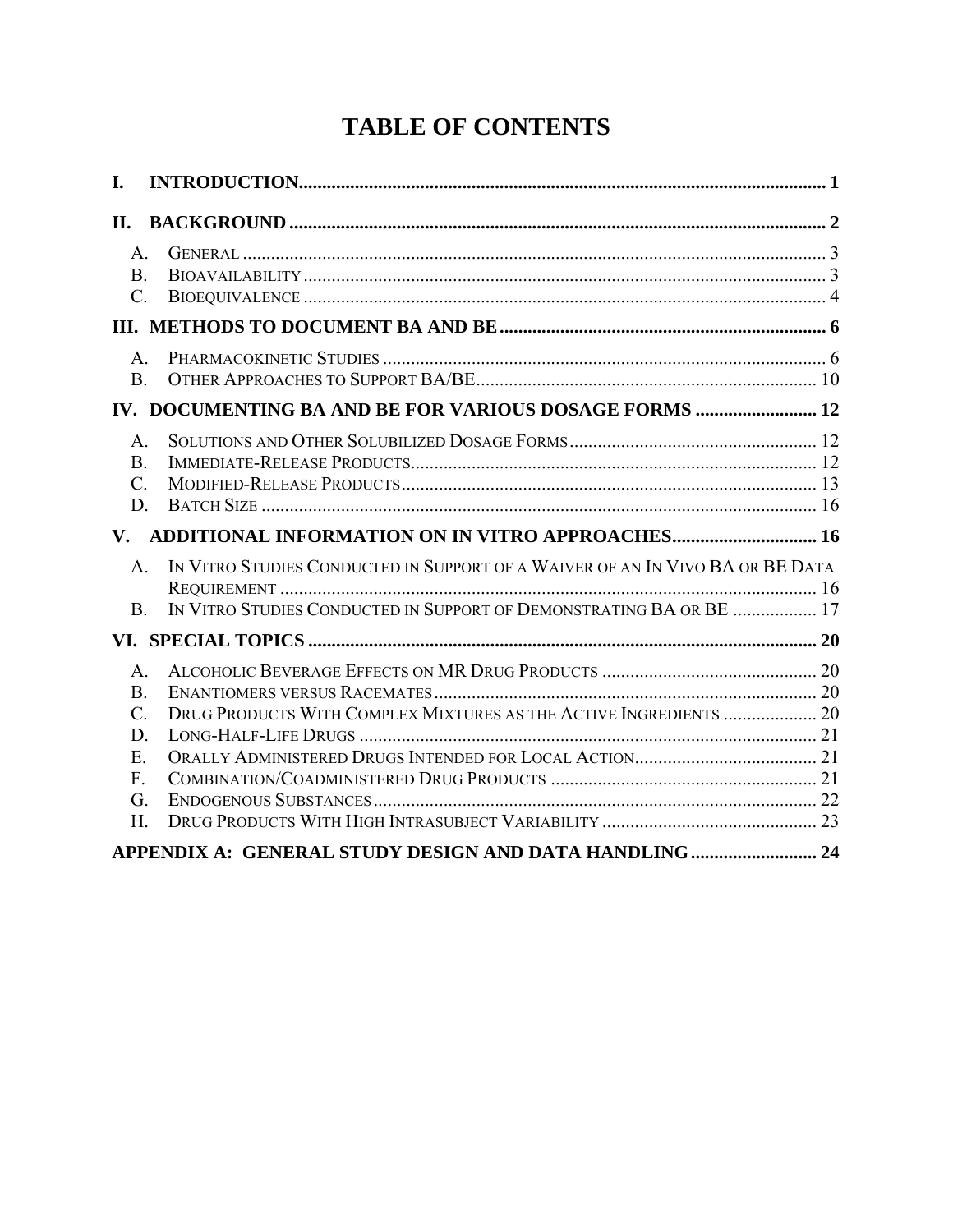*Contains Nonbinding Recommendations* 

#### **Guidance for Industry1**  1 **Bioavailability and Bioequivalence Studies Submitted in NDAs or INDs —**  2 **General Considerations**

6 This draft guidance, when finalized, will represent the Food and Drug Administration's (FDA's) current the Food and Drug Administration's (FDA's) current the Food and Drug Administration's (FDA's) current 7 thinking on this topic. It does not create or confer any rights for or on any person and does not operate to 8 bind FDA or the public. You can use an alternative approach if the approach satisfies the requirements of the applicable statutes and regulations. If you want to discuss an alternative approach, contact the FDA 9 the applicable statutes and regulations. If you want to discuss an alternative approach, contact the FDA 10 staff responsible for implementing this guidance. If you cannot identify the appropriate FDA staff, call 11 **the appropriate number listed on the title page of this guidance.** 

12 13 14

17

3 4

 $\frac{5}{6}$ 

#### 15 16 **I. INTRODUCTION**

18 This guidance provides recommendations to sponsors and/or applicants planning to include 19 bioavailability (BA) and bioequivalence (BE) information for drug products in investigational

20 new drug applications (INDs), new drug applications (NDAs), and NDA supplements (referred

21 to as the NDA BA and BE Draft Guidance).<sup>2</sup> This guidance contains advice on how to meet the

22 BA and BE requirements set forth in 21 CFR part 320 as they apply to dosage forms intended for

23 oral administration.<sup>3</sup> The guidance may also be applicable to non-orally administered drug

24 products when reliance on systemic exposure measures is suitable to document BA and BE (e.g.,

25 transdermal delivery systems and certain rectal and nasal drug products). The guidance should

26 be helpful for applicants conducting BA and BE studies during the IND period for an NDA and

27 also for applicants conducting BE studies during the postapproval period for certain changes to

<sup>&</sup>lt;sup>1</sup> This guidance was developed by the Office of Clinical Pharmacology, Office of Translational Sciences, and the Office of New Drugs Quality Assessment, Office of Pharmaceutical Science, in the Center for Drug Evaluation and Research (CDER) at the U.S. Food and Drug Administration (FDA).

 $2$  BA and BE information for drug products in abbreviated new drug applications (ANDAs) and ANDA supplements are not the subject of this guidance. FDA has issued a separate draft guidance on this topic entitled *Bioequivalence Studies with Pharmacokinetic Endpoints for Drugs Submitted Under an ANDA* (December 2013) (ANDA BE Draft Guidance). The ANDA BE Draft Guidance, when finalized, will represent FDA's current thinking on this topic. Many guidances are referenced throughout this document. The guidance referred to in this footnote, as well as others referenced throughout the remainder of the document, can be found on the FDA Drugs guidance Web page at http://www.fda.gov/Drugs/GuidanceComplianceRegulatoryInformation/Guidances/default.htm. We update guidances periodically. To make sure you have the most recent version of a guidance, check the FDA Drugs guidance Web page.

<sup>&</sup>lt;sup>3</sup> These dosage forms include tablets, capsules, solutions, suspensions, conventional/immediate-release drug products, and modified (extended, delayed)-release drug products.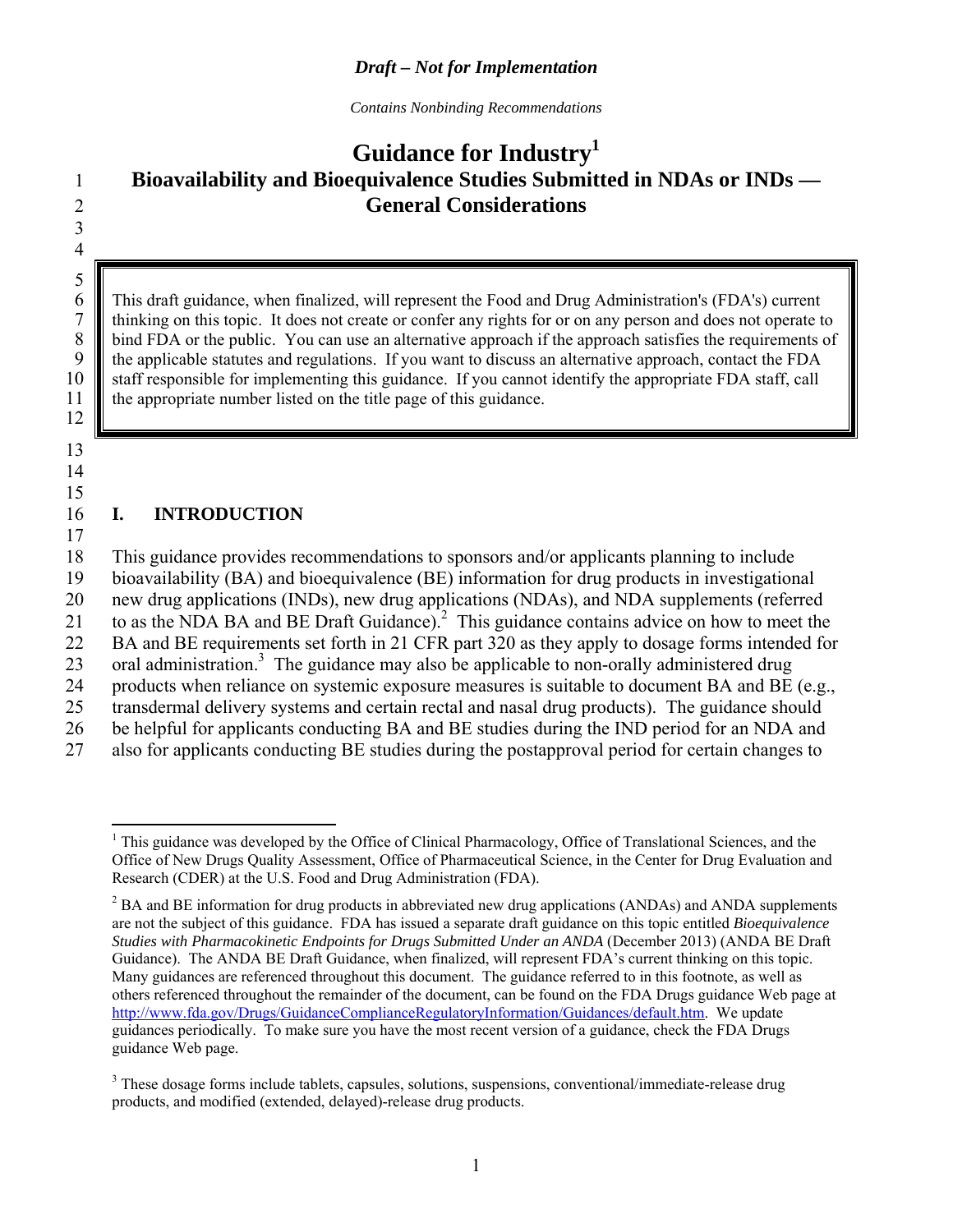#### *Contains Nonbinding Recommendations*

28 drug products that are the subject of an NDA.<sup>4</sup> This guidance document is not intended to

- 29 provide recommendations on studies conducted in support of demonstrating comparability or
- 30 biosimilarity for biological products licensed under section 351 of the Public Health Service 31 Act.<sup>5</sup>
- 32
- 33 When finalized, this guidance will revise and replace the parts of FDA's March 2003 guidance
- 34 for industry on *Bioavailability and Bioequivalence Studies for Orally Administered Drug*
- 35 *Products General Considerations* (the March 2003 BA and BE Guidance) relating to BA and
- 36 BE studies for INDs, NDAs, and NDA supplements.<sup>6</sup> Since the March 2003 BA and BE
- 37 Guidance was issued, FDA has determined that providing information on BA and BE studies in
- 38 separate guidances according to application type will be beneficial to sponsors and applicants.
- 39 Thus, FDA is issuing this NDA BA and BE Draft Guidance and, as previously noted, has issued
- 40 the ANDA BE Draft Guidance for ANDA and ANDA supplements.<sup>7</sup>
- 41
- 42 We recognize that this guidance cannot address every issue pertaining to the assessment of BA 43 or BE studies for INDs and NDAs, so we suggest sponsors and applicants contact the appropriate
- 44 review division for guidance on specific questions not addressed by this guidance.
- 45

46 FDA's guidance documents, including this guidance, do not establish legally enforceable

47 responsibilities. Instead, guidances describe the Agency's current thinking on a topic and should

- 48 be viewed only as recommendations, unless specific regulatory or statutory requirements are
- 49 cited. The use of the word *should* in Agency guidance documents means that something is
- 50 suggested or recommended, but not required.
- 51

#### 52 **II. BACKGROUND**

53

 $\overline{a}$ 

<sup>4</sup>*Bioequivalence* is a statutory term reflected in the Federal Food, Drug, and Cosmetic Act (FD&C Act) in section 505(j) (21 U.S.C. 355(j)), which requires ANDA applicants to demonstrate, among other things, that the proposed generic product is bioequivalent to its reference listed drug. Section  $505(j)(2)(A)(iv)$  of the FD&C Act; see also section 505(j)(8) of the FD&C Act. There is no similar statutory requirement for an NDA applicant either under section 505(b)(1) or (b)(2) of the FD&C Act to demonstrate bioequivalence of its proposed product to another product. As a scientific matter, however, the same or a similar showing of the bioavailability of two products in the NDA context may be needed for the purposes of evaluating the safety or effectiveness of a product. For ease of the reader, we refer to such evaluations of the relative bioavailability for two or more products as an evaluation of bioequivalence in this guidance.

<sup>&</sup>lt;sup>5</sup> For information on these types of studies, see FDA's Drugs guidance Web page. See footnote #2 for information on accessing this Web page.

 $6$  Revisions to the March 2003 BA and BE Guidance include (1) expansion of the section on modified-release products, (2) addition of a section on concomitant administration of drug products and combination drug products, (3) addition of a section on alcoholic beverage effects on modified-release dosage forms, (4) addition of an endogenous substance section, (5) addition of a section on drug products with high intrasubject variability, and (6) removal of references to BE studies conducted for ANDAs. The guidance also makes other revisions for clarification.

 $<sup>7</sup>$  See footnote #2.</sup>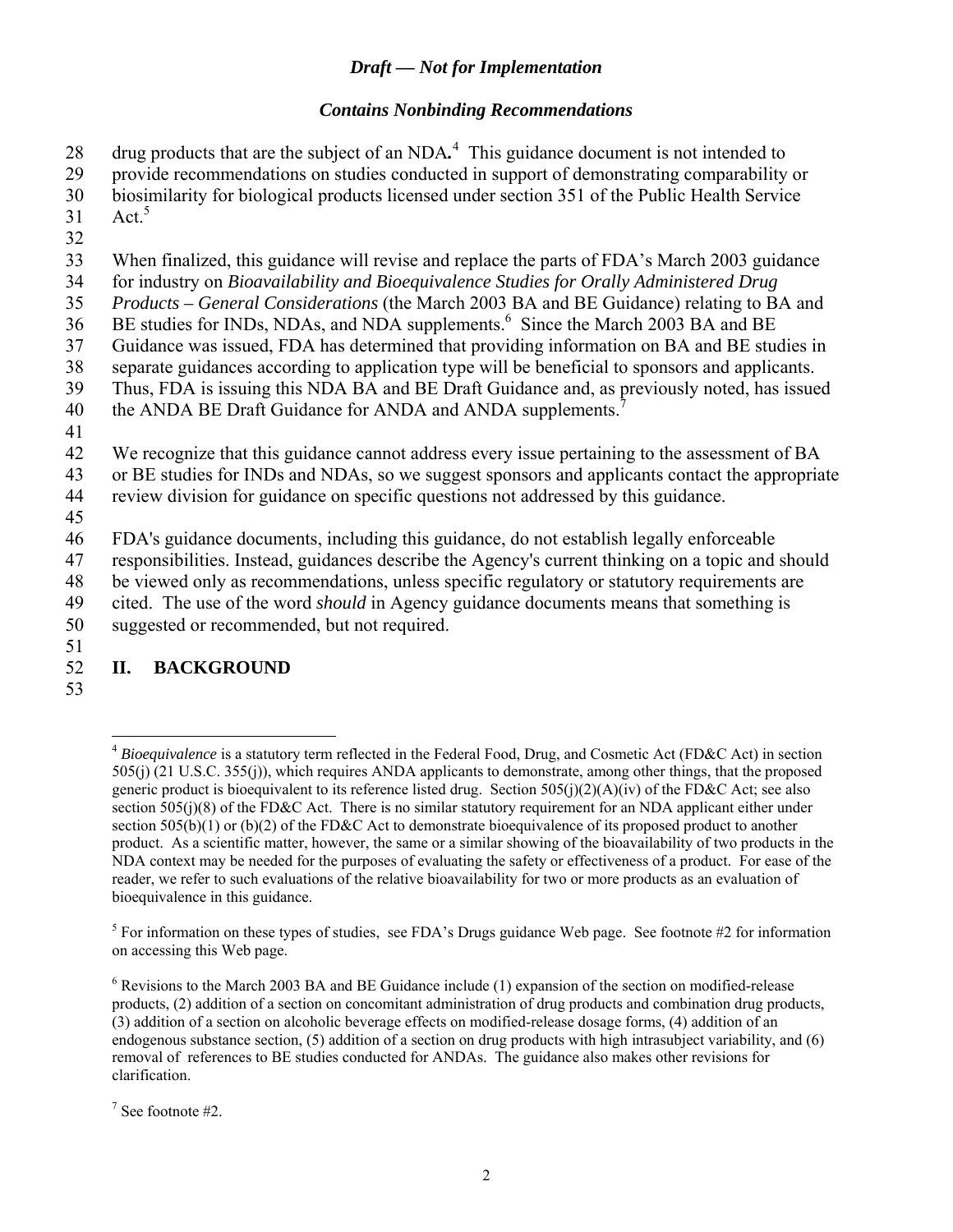#### *Contains Nonbinding Recommendations*

54 BA assessment of formulations is a component of new drug development. The approaches of 55 evaluating BA and BE discussed in this guidance are designed to aid FDA evaluation of the 56 safety and effectiveness of a product that is the subject of an IND, NDA, or NDA supplement. 57 In this endeavor, we use the totality of information available in the submission, which includes, 58 among other things, information gathered using the principles of BE, exposure-response 59 evaluations, and clinical trial results. The evaluation of BE in the generic drug context, by 60 contrast, is used to support a determination that a generic product may be substituted for its 61 reference listed drug, and involves consideration of different types of data permitted in an 62 ANDA. Accordingly, the approaches discussed in this guidance may differ from similar 63 discussions of BE in the ANDA BE Draft Guidance. For example, this NDA BA and BE Draft 64 Guidance recommends assessment of the effect of food on BA using the approaches set forth in 65 FDA's 2002 guidance for industry on *Food-Effect Bioavailability and Fed Bioequivalence*  66 *Studies* (the 2002 Food-Effect Guidance). Fasting BE studies generally are sufficient, given the 67 totality of information we consider in evaluating INDs, NDAs, or NDA supplements. In 68 contrast, we recommend in the ANDA BE Draft Guidance fed and fasting BE studies that will 69 provide specific information to support a demonstration of BE under section 505(j) of the FD&C 70 Act, and in turn, to support substitutability. Even though the ANDA BE Draft Guidance revises 71 and replaces the parts of the 2002 Food-Effect Guidance pertaining to ANDAs and ANDA 72 supplements, this NDA BA and BE Draft Guidance does not replace the 2002 Food-Effect 73 Guidance relating to studies for INDs, NDAs, and NDA supplements.<sup>8</sup> 74

#### 75 **A. General**

77 Studies to measure BA and/or establish BE of a product are important elements in support of 78 INDs, NDAs, and NDA supplements. *Bioavailability* means the rate and extent to which the 79 active ingredient or active moiety is absorbed from a drug product and becomes available at the 80 site of action (21 CFR 320.1(a)). BA data provide an estimate of the fraction of the drug 81 absorbed, as well as provide information related to the pharmacokinetics of the drug.

82 83 *Bioequivalence* means the absence of a significant difference in the rate and extent to which the 84 active ingredient or active moiety in pharmaceutical equivalents or pharmaceutical alternatives 85 become available at the site of drug action when administered at the same molar dose under 86 similar conditions in an appropriately designed study (21 CFR 320.1(e)). Studies to establish 87 BE between two products are important for certain formulation or manufacturing changes 88 occurring during the drug development and postapproval stages. In BE studies, the exposure 89 profile of a test drug product is compared to that of a reference drug product. 90

76

#### 91 **B. Bioavailability**

92 93 BA for a given formulation provides an estimate of the relative fraction of the orally 94 administered dose that is absorbed into the systemic circulation. BA for orally administered drug 95 products can be documented by comparing a systemic exposure profile to that of a suitable 96 reference product. A profile can be generated by measuring the concentration of active

<sup>1</sup> <sup>8</sup> Accordingly, we are in the process of revising the 2002 Food-Effect Guidance.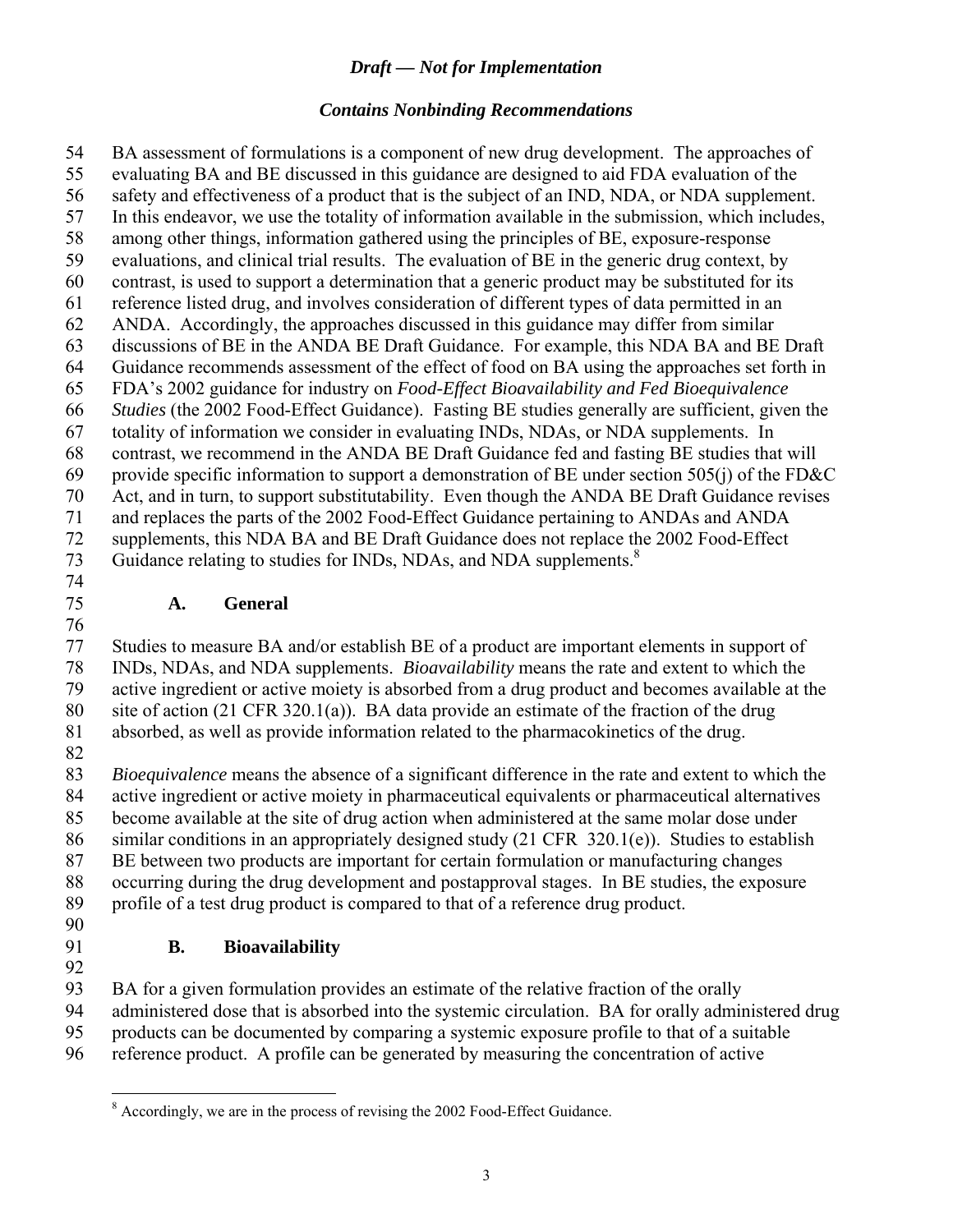#### *Contains Nonbinding Recommendations*

97 ingredients and/or active moieties over time and, when appropriate, active metabolites over time

98 in samples collected from the systemic circulation. Systemic exposure profiles reflect both

99 release of the drug substance from the drug product and a series of possible presystemic/systemic 100 actions on the drug substance after its release from the drug product.

101

102 FDA's regulations at 21 CFR 320.25 set forth guidelines for in vivo BA studies. As provided in

103 this regulation, the reference product for BA studies should be a solution, suspension, or

104 intravenous (IV) dosage form (21 CFR 320.25(d)(2) and (3)). The purpose of conducting a BA 105 study with an oral solution as a reference is to assess the impact of formulation on BA.

106 Conducting a BA study with an IV reference enables assessment of the impact of route of

107 administration on BA and defines the absolute BA of the drug released from the drug product.

108 109

#### 110 **C. Bioequivalence**

111 112 As noted previously, both BA and BE focus on the release of a drug substance from a drug 113 product and subsequent absorption into systemic circulation. As a result, we recommend that 114 approaches to determining BE generally follow approaches similar to those used for BA. 115 Demonstrating BE involves a more formal comparative test that uses specific references with 116 specified criteria for comparisons and predetermined BE limits for such criteria.

117

119

118 *1. Preapproval Changes* 

120 BE documentation can be useful during the IND period to compare (1) early and late 121 clinical trial formulations; (2) formulations used in clinical trials and stability studies, if 122 different; (3) clinical trial formulations and to-be-marketed drug products, if different; 123 and (4) product strength equivalence, as appropriate. In each comparison, the new 124 formulation, formulation produced by the new method of manufacture, or new strength is 125 the candidate, or test product and the prior formulation, prior method of manufacture, or 126 prior strength is the reference product. The decision to document BE during drug 127 development is generally left to the judgment of the sponsor, using the principles of 128 relevant guidances (in this guidance, see sections II.C.2, Postapproval Changes, and 129 III.D, In Vitro Studies) to determine when changes in components, composition, and/or 130 method of manufacture suggest that further in vitro and/or in vivo studies be performed.

131

133

132 *2. Postapproval Changes* 

134 In the presence of certain major changes in components, composition, manufacturing site, 135 and/or method of manufacture after approval, FDA recommends that in vivo BE be 136 demonstrated for the drug product after the change in comparison to the drug product 137 before the change. Under section 506A(c)(2) of the Federal Food, Drug, and Cosmetic 138 Act (FD&C Act) (21 U.S.C. 356a(c)(2)), certain postapproval changes that require 139 completion of studies must be submitted in a supplement and approved by FDA before 140 distributing a drug product made with the change.

141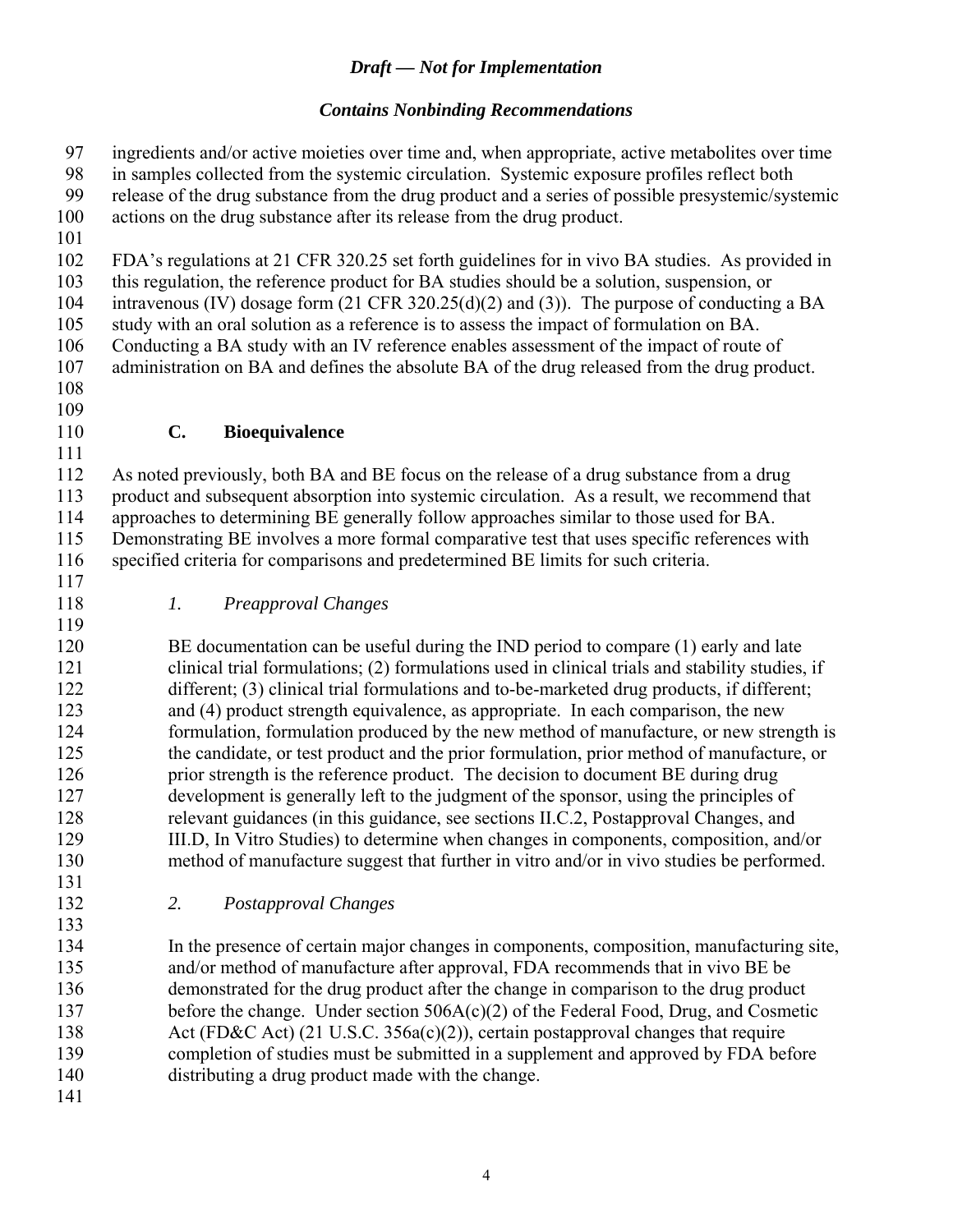#### *Contains Nonbinding Recommendations*

142 Information on the types of recommended in vitro dissolution and in vivo BE studies for 143 immediate-release and modified-release drug products approved as NDAs for specified 144 postapproval changes is provided in the following FDA guidances*:*  145 146 *SUPAC-IR: Immediate Release Solid Oral Dosage Forms: Scale-Up and*  147 *Postapproval Changes: Chemistry, Manufacturing, and Control; In Vitro*  148 *Dissolution Testing, and In Vivo Bioequivalence Documentation*  149 *SUPAC-MR: Modified Release Solid Oral Dosage Forms: Scale-Up and*  150 *Postapproval Changes: Chemistry, Manufacturing, and Controls, In Vitro*  151 *Dissolution Testing, and In Vivo Bioequivalence Documentation*  152 153 *3. BE Considerations*  154 155 BE studies are usually conducted using a crossover design. For such studies, intrasubject 156 variability should be considered when determining the study sample size. In cases when 157 a parallel design is necessary to evaluate BE, consideration should be given to total 158 variability, including intersubject variability instead of just intrasubject variability. 159 160 A test product might fail to demonstrate bioequivalence because it has measures of rate 161 and/or extent of absorption compared to the reference product outside acceptable higher 162 or lower limits. For example, when the test product results in a systemic exposure that is 163 significantly higher than that of the reference product, the concern is the typically limited 164 experience from a safety standpoint for higher systemic concentrations. When the test 165 product has a systemic exposure that is significantly lower than that of the reference 166 product, the concern is potentially a lack of therapeutic efficacy of the test product. 167 When the variability of the test product is greater than the reference product, the concern 168 relates to both safety and efficacy, because it may suggest that the performance of the test 169 product is not comparable to the reference product, and the test product may be too 170 variable to be clinically useful. 171 172 When BE is not demonstrated, the sponsor should demonstrate that the differences in rate 173 and extent of absorption do not significantly affect the safety and efficacy based on 174 available dose-response or concentration-response data. In the absence of this evidence, 175 failure to demonstrate BE may suggest that the test product should be reformulated, or 176 the method of manufacture for the test product should be changed, or additional safety or 177 efficacy data may be needed for the test product. In some cases, conclusions of BE based 178 on the peak drug concentration  $(C_{\text{max}})$  and area under the plasma concentration time curve 179 (AUC) between the test product and the reference product may be insufficient to 180 demonstrate that there is no difference in safety or efficacy if the systemic concentration-181 time profiles of the test product and the reference product are different (e.g., time to reach 182 peak drug concentration  $(T_{\text{max}})$  is different). For example, differences in the shape of the 183 systemic concentration profile between the test and reference products could imply that 184 the test product may not produce the same clinical response as the reference product. In 185 such cases, additional data analysis (e.g., partial AUCs), exposure-response evaluation, or 186 clinical studies may be recommended to evaluate the BE of the two products.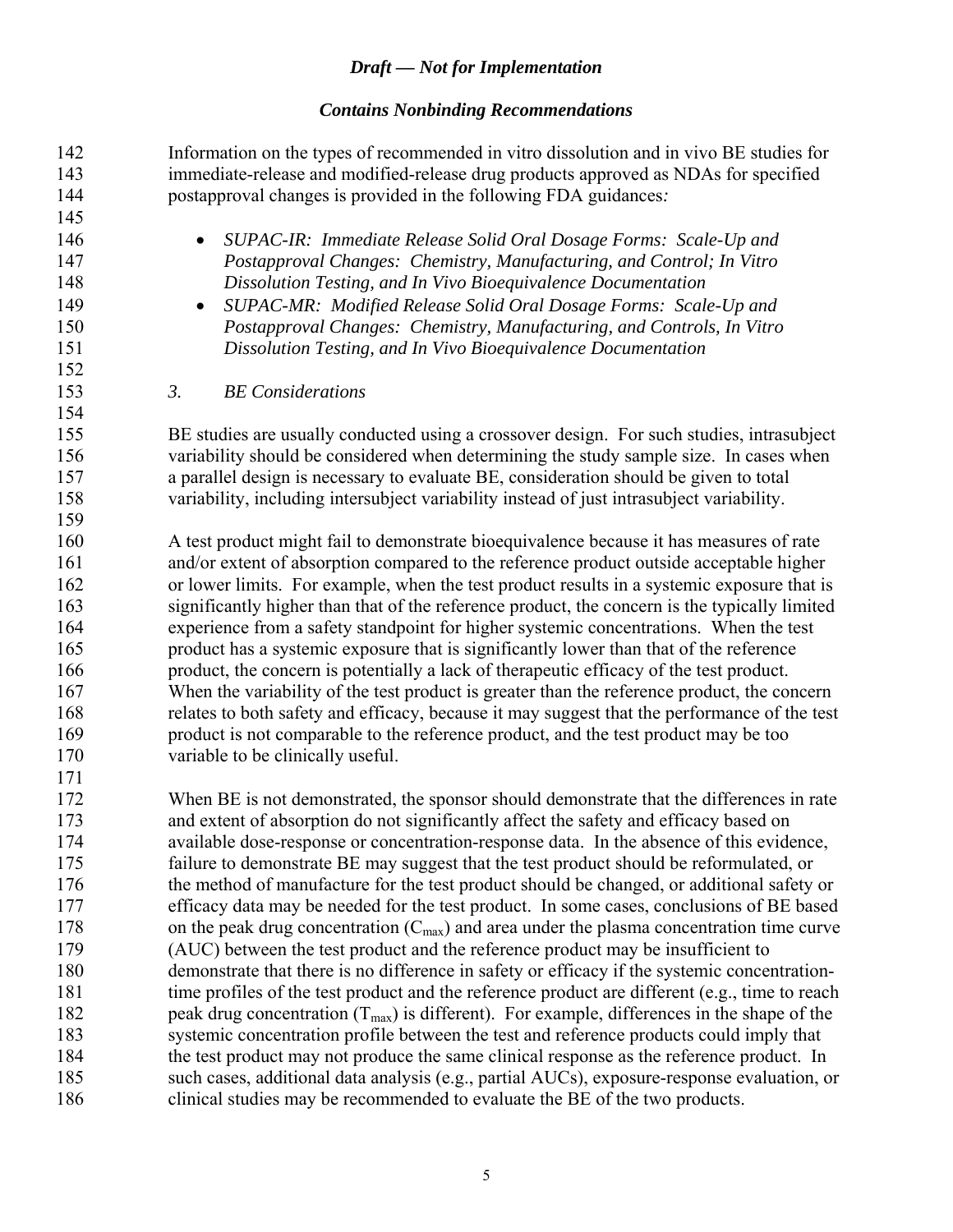#### *Contains Nonbinding Recommendations*

#### 187

#### 188 **III. METHODS TO DOCUMENT BA AND BE**  189

190 Under FDA's regulations, applicants must use the most accurate, sensitive, and reproducible 191 method available to demonstrate BA or BE of a product (21 CFR 320.24(a)). As noted in 21 192 CFR 320.24, several in vivo and in vitro methods can be used to measure BA and to establish 193 BE. These include, in general order of preference, pharmacokinetic (PK) studies, in vitro tests 194 predictive of human in vivo BA (in vitro-in vivo correlation), pharmacodynamic (PD) studies, 195 studies with clinical benefit endpoints, and other in vitro studies. In addition, where in vivo data 196 are appropriate to demonstrate BA, our regulations provide guidelines on specific types of in 197 vivo BA studies (see 21 CFR 320.25 through 320.29). This guidance predominantly focuses on 198 the use of PK studies to document BA or BE.

199

201

203

219

#### 200 **A. Pharmacokinetic Studies**

202 *1. General Considerations* 

204 FDA's regulations generally define BA and BE in terms of rate and extent of absorption 205 of the active ingredient or moiety to the site of action.<sup>9</sup> For in vivo studies, the 206 regulations also provide for use of PK measures in an accessible biological matrix such as 207 blood, plasma, and/or serum to indicate release of the drug substance from the drug 208 product into the systemic circulation.<sup>10</sup> BA and BE frequently rely on PK measures such 209 as AUC to assess extent of systemic exposure and  $C_{\text{max}}$  and  $T_{\text{max}}$  to assess rate of systemic 210 absorption. PK-based comparisons to describe relative BA or make BE determinations 211 are predicated on an understanding that measuring the active moiety or ingredient at the 212 site of action is generally not possible and on an assumption that some relationship exists 213 between the efficacy/safety and concentration of the active moiety and/or its important 214 metabolite(s) in the systemic circulation. A typical study is conducted as a crossover 215 study. The crossover design reduces variability caused by patient-specific factors, thereby 216 increasing the ability to discern differences because of formulation.

217 218 *2. Pilot Study* 

220 If the sponsor chooses, a pilot study in a small number of subjects can be carried out 221 before proceeding with a full-scale BA or BE study. The pilot study can be used to 222 validate analytical methodology, assess PK variability, determine sample size to achieve 223 adequate power, optimize sample collection time intervals, and determine the length of 224 the washout period needed between treatments. For example, for conventional 225 immediate-release products, careful timing of initial samples may avoid a subsequent 226 finding in a full-scale study that the first sample collection occurs after the  $C_{\text{max}}$ . For 227 modified-release products, a pilot study can help determine the sampling schedule needed

<sup>&</sup>lt;u>.</u>  $9^9$  21 CFR 320.1(a) and (e).

<sup>&</sup>lt;sup>10</sup> See, e.g., 21 CFR 320.24(b)(1)(i). If serial measurements of the drug or its metabolites in plasma, serum, or blood cannot be accomplished, then measurement of urinary excretion can be used.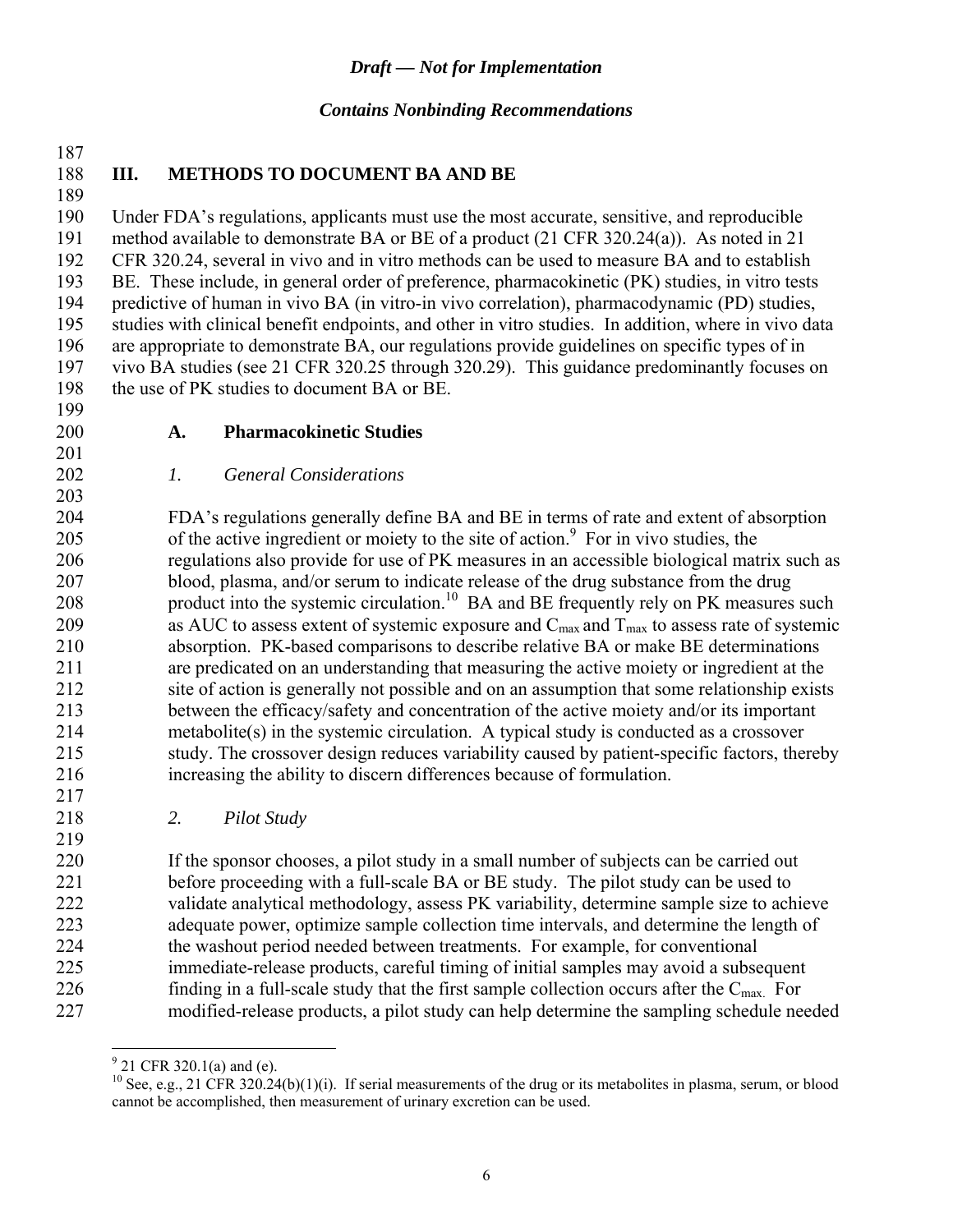#### *Contains Nonbinding Recommendations*

228 to assess lag time and dose dumping. The results of a pilot study can be used as the sole 229 basis to document BA or BE provided the study's design and execution are suitable and a 230 sufficient number of subjects have completed the study.

232 *3. Full-Scale Study* 

231

233

246

248

234 General recommendations for a standard BA or BE study based on PK measurements are 235 provided in Appendix A. Nonreplicate crossover study designs are recommended for BA 236 and BE studies of immediate-release and modified-release dosage forms. However, 237 sponsors and/or applicants have the option of using replicate designs for BE studies. 238 Replicate crossover designs are used to allow estimation of (1) within-subject variance 239 for the reference product, or for both the test and reference products, and (2) the subject 240 by formulation interaction variance component. This design accounts for the inter-241 occasion variability that may confound the interpretation of a BE study as compared to a 242 non-replicate crossover approach. The recommended method of analysis for nonreplicate 243 or replicate studies to evaluate BE is average BE, as discussed in section IV. 244 Recommendations for conducting and evaluating replicate study designs can be found in 245 the FDA guidance for industry *Statistical Approaches to Establishing Bioequivalence.* 

247 *4. Study Population* 

249 Subjects recruited for BA or BE studies should be 18 years of age or older and capable of 250 giving informed consent. In general, BA and BE studies should be conducted in healthy 251 volunteers if the product can be safely administered to this population. A study in healthy 252 volunteers is likely to produce less PK variability compared with that in patients with 253 potentially confounding factors such as underlying and/or concomitant disease and 254 concomitant medications. Male and female subjects should be enrolled in BA and BE 255 studies unless there is a specific reason to exclude one sex. Such exclusions could be 256 related to the drug product being indicated in only one sex or a greater potential for 257 adverse reactions in one sex compared to the other. For example, oral contraceptives are 258 evaluated in female subjects because the indication is specific to females. If a drug has 259 the potential to be a teratogen, the drug product should be evaluated in male subjects. 260 Female subjects enrolled in the study should not be pregnant at the beginning of the study 261 and should not become pregnant during the study. In some instances (e.g., when safety 262 considerations preclude use of healthy subjects), it may be necessary to evaluate BA and 263 BE in patients for whom the drug product is intended. In this situation, sponsors and/or 264 applicants should attempt to enroll patients whose disease process is expected to be stable 265 for the duration of the study.

266

268

267 *5. Single-Dose and Multiple-Dose (Steady State) Testing* 

269 This guidance generally recommends single-dose PK studies to assess BA and BE 270 because they are generally more sensitive than steady-state studies in assessing rate and 271 extent of release of the drug substance from the drug product into the systemic 272 circulation.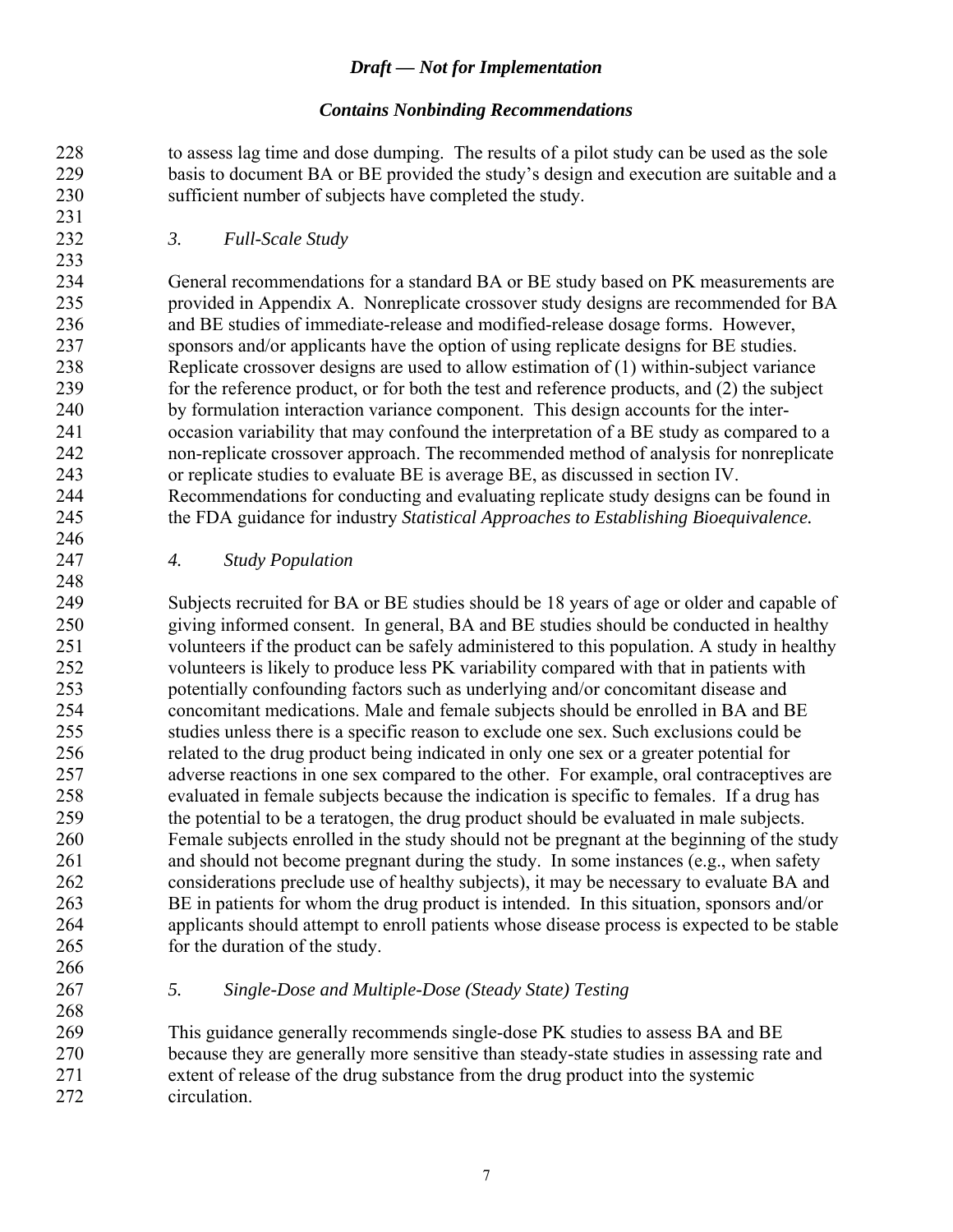| 273 |                                                                                                          |
|-----|----------------------------------------------------------------------------------------------------------|
| 274 | FDA's regulations at 21 CFR 320.27 provide guidelines on the design of a multiple-dose                   |
| 275 | in vivo BA study. This regulation also identifies instances in which multiple-dose BA                    |
| 276 | studies may be required:                                                                                 |
| 277 |                                                                                                          |
| 278 | There is a difference in the rate of absorption but not in the extent of absorption.<br>$\mathbf{i}$ .   |
| 279 | There is excessive variability in bioavailability from subject to subject.<br>$\overline{\mathbf{11}}$ . |
| 280 | The concentration of the active drug ingredient or therapeutic moiety, or its<br>iii.                    |
| 281 | metabolite(s), in the blood resulting from a single dose is too low for accurate                         |
| 282 | determination by the analytical method.                                                                  |
| 283 | iv. The drug product is an extended-release dosage form. <sup>11</sup>                                   |
| 284 |                                                                                                          |
| 285 | We recommend that if a multiple-dose study design is performed, appropriate dosage                       |
| 286 | administration and sampling be carried out to document attainment of steady state.                       |
| 287 |                                                                                                          |
| 288 | 6.<br><b>Bioanalytical Methodology</b>                                                                   |
| 289 |                                                                                                          |
| 290 | We recommend that sponsors ensure that bioanalytical methods for BA and BE studies                       |
| 291 | be accurate, precise, specific, sensitive, and reproducible. A separate FDA guidance,                    |
| 292 | Bioanalytical Method Validation, is available to assist sponsors in validating                           |
| 293 | bioanalytical methods. <sup>12</sup>                                                                     |
| 294 |                                                                                                          |
| 295 | 7.<br><b>Administration Under Fasted/Fed Conditions</b>                                                  |
| 296 |                                                                                                          |
| 297 | The BA or BE study should be conducted under fasting conditions (after an overnight fast                 |
| 298 | of at least 10 hours) except when tolerability issues are anticipated with fasting. In these             |
| 299 | cases, we recommend that applicants conduct only a fed study. A separate FDA                             |
| 300 | guidance, Food-Effect Bioavailability and Fed Bioequivalence Studies is available to                     |
| 301 | assist sponsors.                                                                                         |
| 302 |                                                                                                          |
| 303 | 8.<br>Moieties to Be Measured                                                                            |
| 304 |                                                                                                          |
|     |                                                                                                          |
| 305 | The active ingredient that is released from the dosage form or its active moiety and, when               |
| 306 | appropriate, its active metabolites <sup>13</sup> should be measured in biological fluids collected in   |
| 307 | BA studies.                                                                                              |
| 308 |                                                                                                          |
| 309 | Measurement of the active ingredient or the active moiety, rather than metabolites, is                   |
| 310 | generally recommended for BE studies because the concentration-time profile of the                       |
| 311 | active ingredient or the active moiety is more sensitive to changes in formulation                       |
| 312 | performance than that of the metabolite, which is more reflective of metabolite formation,               |
| 313 | distribution, and elimination. The following are instances when an active metabolite(s)                  |
| 314 | should be measured.                                                                                      |
|     |                                                                                                          |

 $11$  21 CFR 320.27(a)(3).

<sup>&</sup>lt;sup>12</sup> See also 21 CFR 320.29.

 $13$  See 21 CFR 320.24(b)(1)(i).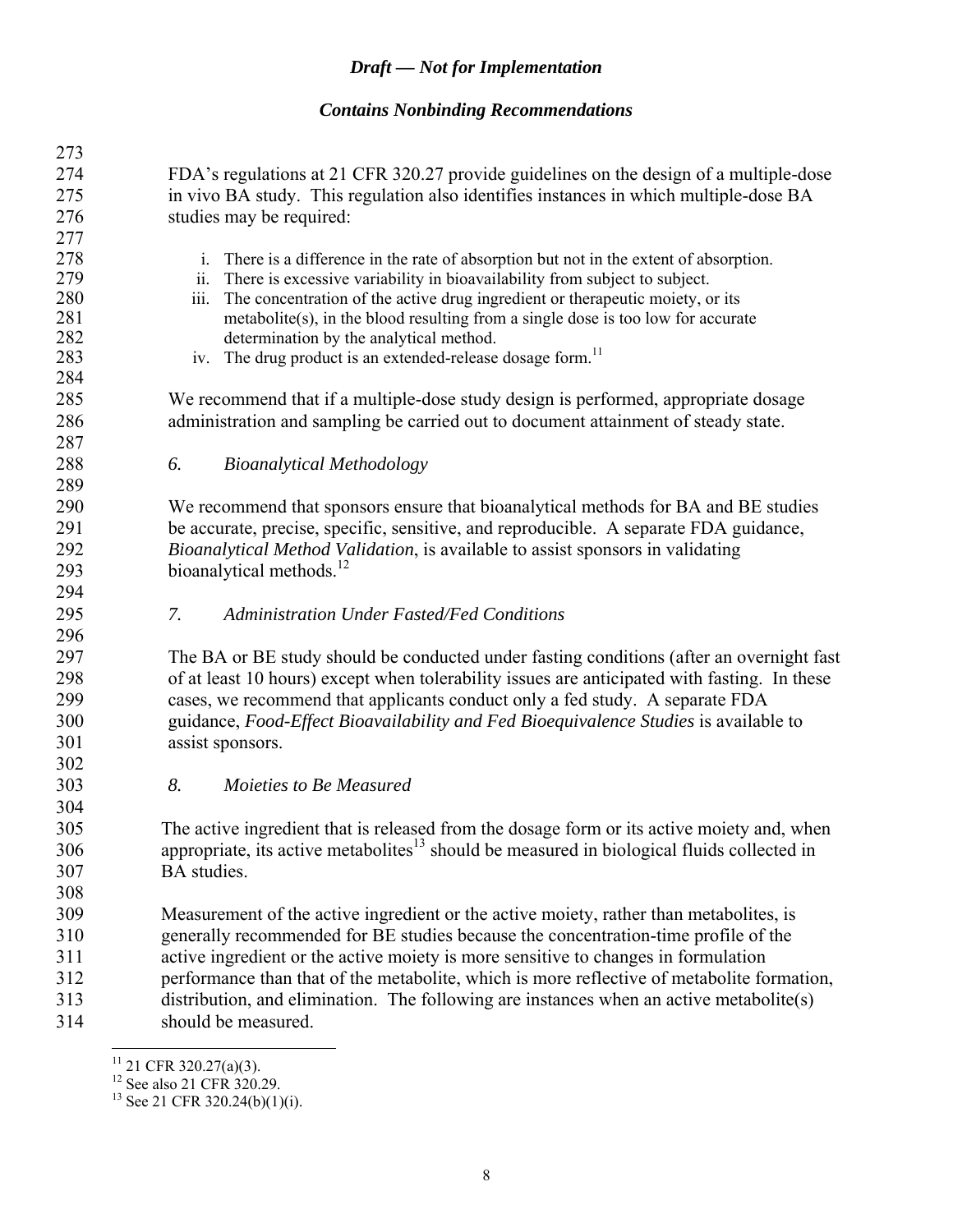| 315 |                                                                                                                                                              |
|-----|--------------------------------------------------------------------------------------------------------------------------------------------------------------|
| 316 | Measurement of a metabolite(s) is necessary when the active ingredient or the active<br>$\bullet$                                                            |
| 317 | moiety concentrations are too low to allow reliable analytical measurement in blood,                                                                         |
| 318 | plasma, or serum. In this case, the metabolite should be measured in lieu of the active                                                                      |
| 319 | ingredient or active moiety. We recommend that the confidence interval approach be                                                                           |
| 320 | applied to the metabolite data obtained from these studies.                                                                                                  |
| 321 |                                                                                                                                                              |
| 322 | Measurement of a metabolite(s) is necessary in addition to the active ingredient or                                                                          |
| 323 | $\bullet$                                                                                                                                                    |
|     | active moiety if the metabolite is formed by presystemic metabolism and contributes                                                                          |
| 324 | meaningfully to efficacy and/or safety. The confidence interval approach should be                                                                           |
| 325 | used for all moieties measured. However, the BE criteria are only generally applied                                                                          |
| 326 | to the active ingredient or active moiety. Sponsors should contact the appropriate                                                                           |
| 327 | review division to determine which moieties should be measured.                                                                                              |
| 328 |                                                                                                                                                              |
| 329 | 9.<br><b>Pharmacokinetic Measures of Systemic Exposure</b>                                                                                                   |
| 330 |                                                                                                                                                              |
| 331 | This guidance recommends that systemic exposure measures be used to evaluate BA and                                                                          |
| 332 | BE. Exposure measures are defined relative to peak, partial, and total portions of the                                                                       |
| 333 | plasma, serum, or blood concentration-time profile, as describe here:                                                                                        |
| 334 |                                                                                                                                                              |
| 335 | Peak Exposure                                                                                                                                                |
| 336 |                                                                                                                                                              |
| 337 | We recommend that peak exposure be assessed by measuring the $C_{\text{max}}$ obtained directly                                                              |
| 338 | from the systemic drug concentration data without interpolation. The $T_{\text{max}}$ can provide                                                            |
| 339 | important information about the rate of absorption. The first point of a concentration-                                                                      |
| 340 | time curve based on blood and/or plasma measurements is sometimes the highest                                                                                |
| 341 | concentration, which raises a question about the measurement of true $C_{\text{max}}$ because of                                                             |
| 342 | insufficient early sampling times. A carefully conducted pilot study may help to avoid                                                                       |
| 343 | this problem. Collection of an early time point between 5 and 15 minutes after dosing                                                                        |
| 344 | followed by additional sample collections (e.g., two to five) in the first hour after dosing                                                                 |
| 345 | may be sufficient to assess early peak concentrations. If this sampling approach is                                                                          |
| 346 | followed, we consider the data to be adequate, even when the highest observed                                                                                |
| 347 | concentration occurs at the first time point.                                                                                                                |
| 348 |                                                                                                                                                              |
| 349 | Total Exposure (Extent of Absorption)                                                                                                                        |
| 350 |                                                                                                                                                              |
| 351 | For single-dose studies, we recommend that the measurement of total exposure be:                                                                             |
|     |                                                                                                                                                              |
| 352 |                                                                                                                                                              |
| 353 | Area under the plasma, serum, or blood concentration time curve from time zero                                                                               |
| 354 | to time t $(AUC_{0-t})$ , where t is the last time point with a measurable concentration.                                                                    |
| 355 |                                                                                                                                                              |
| 356 | Area under the plasma, serum, or blood concentration time curve from time zero                                                                               |
| 357 | to time infinity (AUC <sub>0-∞</sub> ), where AUC <sub>0-∞</sub> = AUC <sub>0-t</sub> + C <sub>t</sub> / $\lambda$ <sub>z</sub> . C <sub>t</sub> is the last |
| 358 | measurable drug concentration and $\lambda_z$ is the terminal or elimination rate constant                                                                   |
| 359 | calculated according to an appropriate method.                                                                                                               |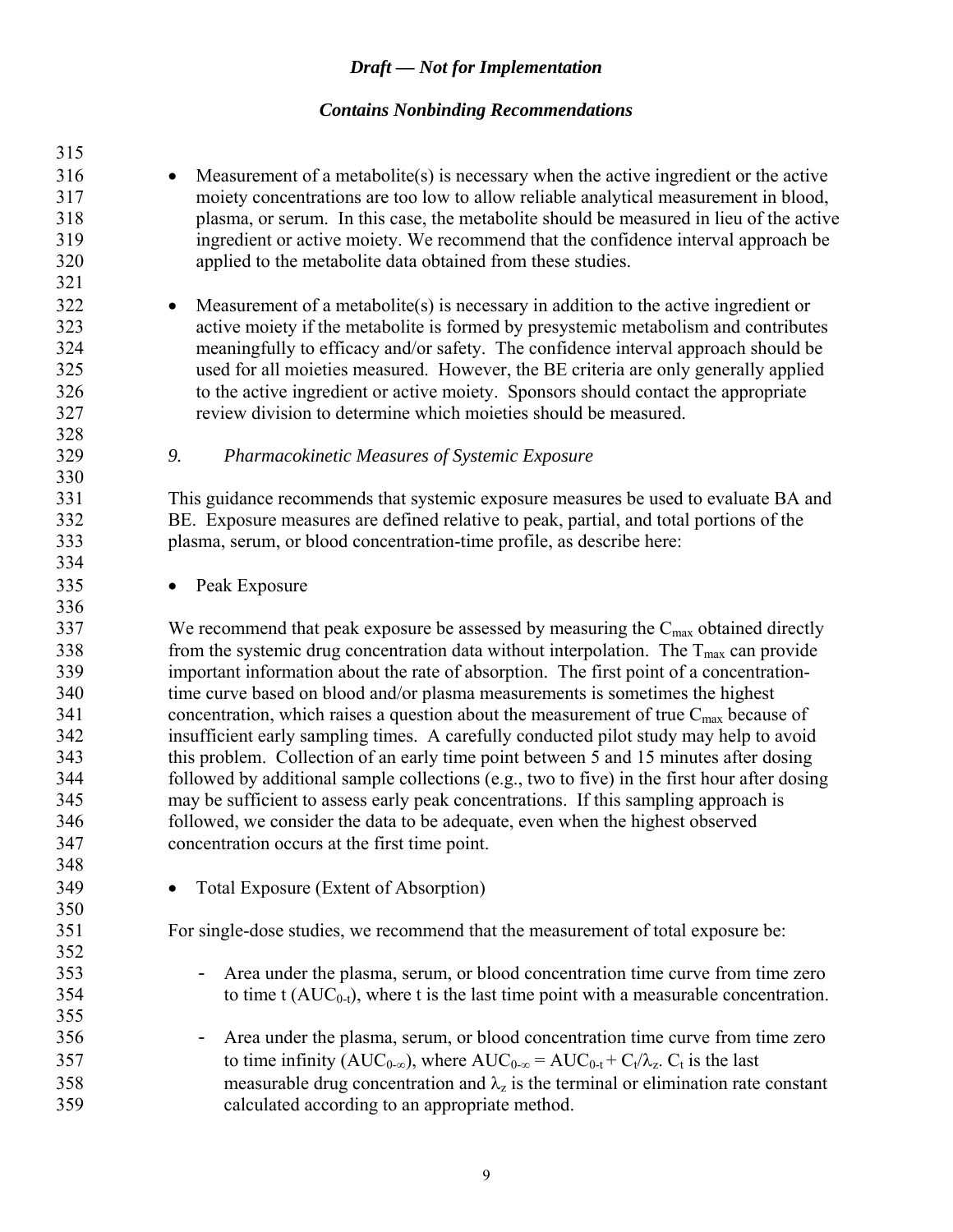#### *Contains Nonbinding Recommendations*

| 360 |                                                                                                    |
|-----|----------------------------------------------------------------------------------------------------|
| 361 | For drugs with a long half-life, truncated AUC can be used (see section VII.D,                     |
| 362 | Long-Half-Life Drugs).                                                                             |
| 363 |                                                                                                    |
| 364 | For steady-state studies, we recommend that the measurement of total exposure be the               |
| 365 | area under the plasma, serum, or blood concentration time curve from time zero to time             |
| 366 | tau over a dosing interval at steady state $(AUC_{0-tau})$ , where tau is the length of the dosing |
| 367 | interval.                                                                                          |
| 368 |                                                                                                    |
| 369 | Partial Exposure                                                                                   |
| 370 |                                                                                                    |
| 371 | For orally administered drug products, BA and BE can generally be demonstrated by                  |
| 372 | measurements of peak and total exposure. For certain classes of drugs and under certain            |
| 373 | circumstances (e.g., to assess onset of an analgesic effect), an evaluation of the partial         |
| 374 | exposure could be used to support the performance of different formulations by providing           |
| 375 | further evidence of therapeutic effect. This guidance recommends the use of partial AUC            |
| 376 | as a partial exposure measure. The time to truncate the partial area should be related to a        |
| 377 | clinically relevant PD measure. We also recommend that sufficient quantifiable samples             |
| 378 | be collected to allow adequate estimation of the partial area. For questions on the                |
| 379 | suitability of the PD measure or use of partial exposure in general, we recommend that             |
| 380 | sponsors and/or applicants consult the appropriate review division.                                |
| 381 |                                                                                                    |
| 382 | 10.<br>Comparison of PK measures in BE studies                                                     |
| 383 |                                                                                                    |
| 384 | An equivalence approach is recommended for BE comparisons. The recommended                         |
| 385 | approach relies on $(1)$ a criterion to allow the comparison, $(2)$ a confidence interval for      |
| 386 | the criterion, and (3) a BE limit. Log-transformation of exposure measures before                  |
| 387 | statistical analysis is recommended. This guidance recommends use of an average BE                 |
| 388 | criterion to compare systemic exposure measures for replicate and nonreplicate BE                  |
| 389 | studies of both immediate- and modified-release products. For additional information on            |
| 390 | data analysis, refer to Appendix A and to the FDA guidance for industry on Statistical             |
| 391 | Approaches to Establishing Bioequivalence.                                                         |
| 392 |                                                                                                    |
| 393 | <b>B.</b><br><b>Other Approaches to Support BA/BE</b>                                              |
| 394 |                                                                                                    |
| 395 | In certain circumstances, other approaches are recommended to support a demonstration of           |
| 396 | BA/BE. Below are some general considerations regarding these other approaches. Sponsors            |
| 397 | should consult FDA's guidances for industry for additional information on these methods as         |
| 398 | well. <sup>14</sup>                                                                                |

399

400 *1. In Vitro Tests Predictive of Human In Vivo BA*  401 1.

 $\overline{a}$ <sup>14</sup> See footnote 2.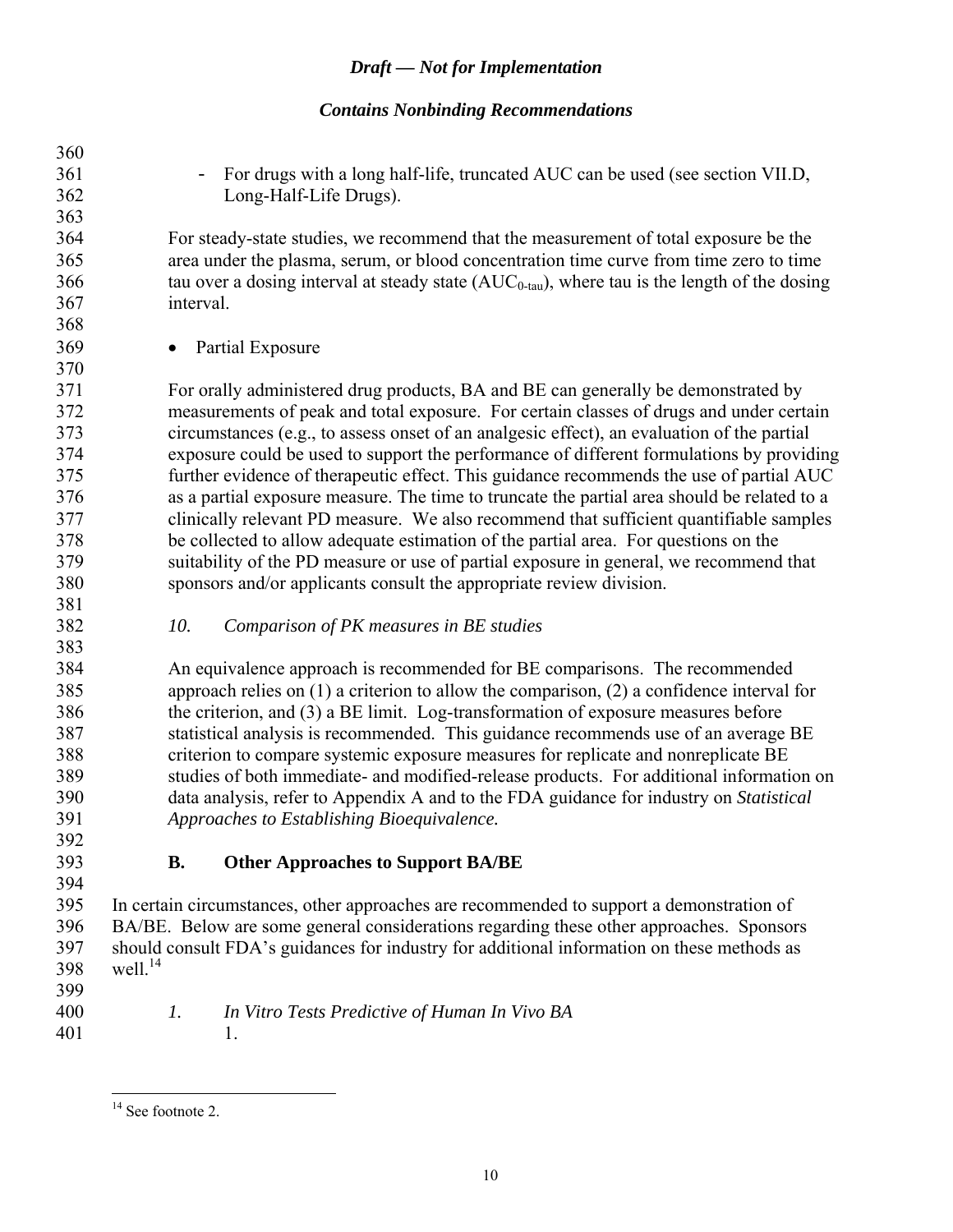| 402 |    | In vitro-in vivo correlation (IVIVC) is an approach to describe the relationship     |
|-----|----|--------------------------------------------------------------------------------------|
| 403 |    | between an in vitro attribute of a dosage form (e.g., the rate or extent of drug     |
| 404 |    | release) and a relevant in vivo response (e.g., plasma drug concentration or         |
| 405 |    | amount of drug absorbed). This model relationship facilitates the rational           |
| 406 |    | development and evaluation of extended-release dosage forms. Once an IVIVC is        |
| 407 |    | validated, the in vitro test serves as a surrogate for BA and/or BE testing, as well |
| 408 |    | as a tool for formulation screening and setting of the dissolution/drug-release      |
| 409 |    | acceptance criteria.                                                                 |
| 410 |    |                                                                                      |
| 411 |    | Specifically, in vitro dissolution/drug-release characterization is encouraged for   |
| 412 |    | all extended-release product formulations investigated (including prototype          |
| 413 |    | formulations), particularly if in vivo absorption characteristics are being defined  |
| 414 |    | for the different product formulations. Such efforts may enable the establishment    |
| 415 |    | of an IVIVC. When an IVIVC or association is established (21 CFR                     |
| 416 |    | $320.24(b)(1)(ii)$ , the in vitro test can serve not only as a quality control       |
| 417 |    | specification for the manufacturing process, but also as an indicator of how the     |
| 418 |    | product will perform in vivo.                                                        |
| 419 |    |                                                                                      |
| 420 |    | Additional information on the development and validation of an IVIVC can be          |
| 421 |    | found in the FDA guidance for industry Extended Release Oral Dosage Forms:           |
| 422 |    | Development, Evaluation, and Application of In Vitro/In Vivo Correlations.           |
| 423 |    |                                                                                      |
| 424 | 2. | Pharmacodynamic Studies                                                              |
| 425 |    |                                                                                      |
| 426 |    | PD studies are not recommended for orally administered drug products when the        |
| 427 |    | drug is absorbed into systemic circulation and a PK approach can be used to          |
| 428 |    | assess systemic exposure and evaluate BA or BE. PK endpoints are preferred           |
| 429 |    | because they are generally the most accurate, sensitive, and reproducible            |
| 430 |    | approach. However, in instances where a PK endpoint is not possible, a well-         |
| 431 |    | justified PD endpoint can be used to demonstrate BA or BE.                           |
| 432 |    |                                                                                      |
| 433 | 3. | <b>Comparative Clinical Studies</b>                                                  |
| 434 |    |                                                                                      |
| 435 |    | Clinical endpoints can be used in limited circumstances, for example, for orally     |
| 436 |    | administered drug products when the measurement of the active ingredients or         |
| 437 |    | active moieties in an accessible biological fluid (PK approach) or PD approach is    |
| 438 |    | not possible. Because these circumstances do not occur very often, use of this       |
| 439 |    | approach is expected to be rare.                                                     |
| 440 |    |                                                                                      |
| 441 | 4. | In Vitro Studies                                                                     |
| 442 |    |                                                                                      |
| 443 |    | Under certain circumstances, BA and BE can be evaluated using in vitro               |
| 444 |    | approaches (e.g., dissolution/drug-release testing) during the preapproval and       |
| 445 |    | postapproval phases (see 21 CFR 320.24(b)(5) and (6)). For example, orally           |
| 446 |    | administered drugs that are highly soluble and highly permeable, and for which       |
|     |    |                                                                                      |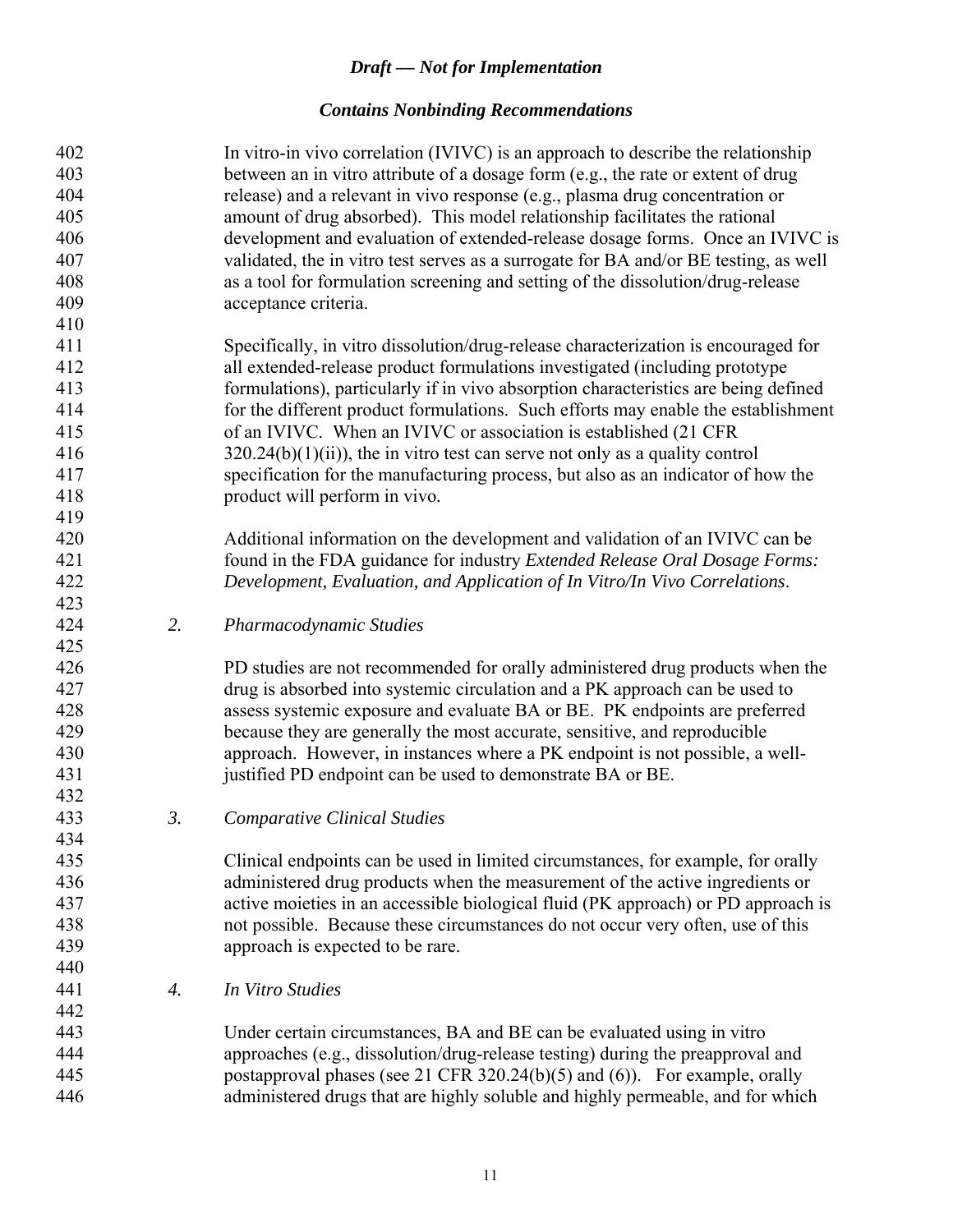#### *Contains Nonbinding Recommendations*

<span id="page-14-0"></span>

|           | the drug product is rapidly dissolving, documentation of BE using an in vitro                                                                                                                     |
|-----------|---------------------------------------------------------------------------------------------------------------------------------------------------------------------------------------------------|
|           | approach (dissolution/drug-release studies) may be appropriate based on the                                                                                                                       |
|           | Biopharmaceutics Classification System. <sup>15</sup>                                                                                                                                             |
|           |                                                                                                                                                                                                   |
|           | The following FDA guidances provide recommendations on the development of                                                                                                                         |
|           | dissolution methodology, setting specifications, and the regulatory applications of                                                                                                               |
|           | dissolution testing:                                                                                                                                                                              |
|           |                                                                                                                                                                                                   |
|           | Dissolution Testing of Immediate-Release Solid Oral Dosage Forms                                                                                                                                  |
|           |                                                                                                                                                                                                   |
|           | Extended-Release Oral Dosage Forms: Development, Evaluation, and<br>٠                                                                                                                             |
|           | Application of In Vitro/In Vivo Correlations                                                                                                                                                      |
|           |                                                                                                                                                                                                   |
|           | In addition, we recommend that sponsors consult other FDA guidances for                                                                                                                           |
|           | additional information on when in vitro data may be appropriate to demonstrate                                                                                                                    |
|           | BA or BE of a product.                                                                                                                                                                            |
|           |                                                                                                                                                                                                   |
|           | IV. DOCUMENTING BA AND BE FOR VARIOUS DOSAGE FORMS                                                                                                                                                |
|           | This section summarizes the recommendations for documenting BA and BE studies based on the                                                                                                        |
|           | specific dosage forms and whether these evaluations occur preaapproval or postapproval.                                                                                                           |
|           |                                                                                                                                                                                                   |
|           | <b>Solutions and Other Solubilized Dosage Forms</b>                                                                                                                                               |
|           |                                                                                                                                                                                                   |
|           | For oral solutions, elixirs, syrups, tinctures, or other solubilized forms, in vivo BA and/or BE are                                                                                              |
|           | generally self-evident and a requirement of in vivo data for a product may be waived (21 CFR                                                                                                      |
|           | 320.22(b)(3)). In such instances, the applicant would be deemed to have complied with and                                                                                                         |
|           |                                                                                                                                                                                                   |
|           |                                                                                                                                                                                                   |
|           | fulfilled any requirement for in vivo data. <sup>16</sup> Although a comparative study is not necessary,                                                                                          |
|           | characterization of the pharmacokinetics of the drug is required $(21 \text{ CFR } 314.50(d)(3))$ . In                                                                                            |
|           | addition, in vivo BE studies that compare different solution formulations are waived based on the                                                                                                 |
|           | assumptions that release of drug substance from the drug product is self-evident and that the                                                                                                     |
|           | solutions do not contain any excipients that significantly affect drug absorption. However, there<br>are certain excipients that may alter the BA (e.g., sorbitol may reduce the BA of drugs, and |
|           | vitamin E may enhance the BA) in amounts sometimes used in oral liquid dosage forms. In this                                                                                                      |
|           | case, evaluation of in vivo BA and/or BE may be required.                                                                                                                                         |
|           |                                                                                                                                                                                                   |
| <b>B.</b> | <b>Immediate-Release Products</b>                                                                                                                                                                 |
|           | A.                                                                                                                                                                                                |

485 Included in this discussion are capsules, tablets (including conventional, buccal, chewable, orally 486 disintegrating, and sublingual dosage forms), and suspensions.

<sup>1</sup> <sup>15</sup> See the FDA guidance for industry on *Waiver of In Vivo Bioavailability and Bioequivalence Studies for Immediate-Release Solid Oral Dosage Forms Based on a Biopharmaceutics Classification System*. This document provides complementary information on the Biopharmaceutics Classification System (BCS).

<sup>16</sup> See 21 CFR 320.22(b)(3).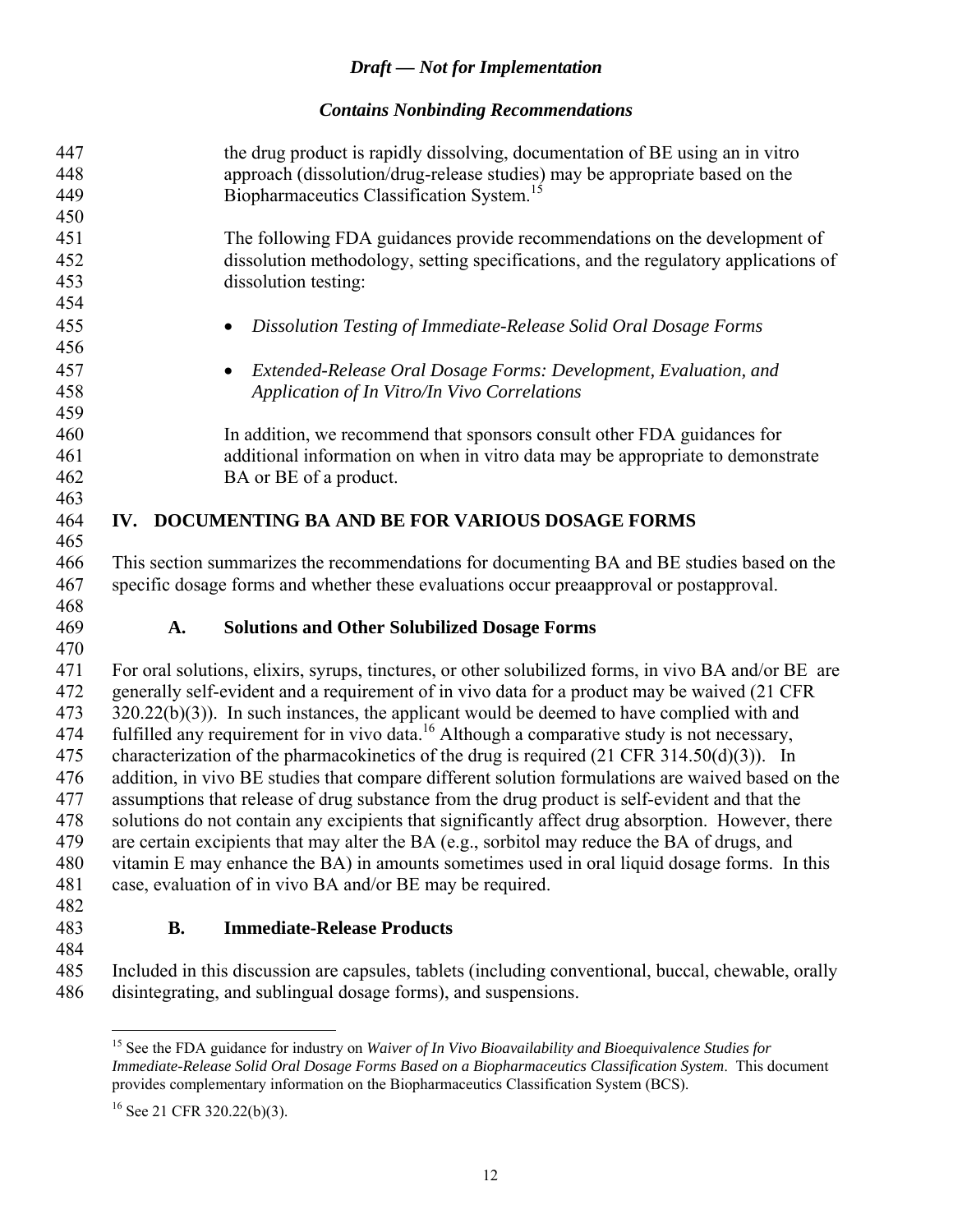| 487 |                                                                                                                |
|-----|----------------------------------------------------------------------------------------------------------------|
| 488 | <b>Preapproval Changes</b><br>1.                                                                               |
| 489 |                                                                                                                |
| 490 | For BA and BE studies, we recommend a single-dose, fasting study be performed. Under                           |
| 491 | certain circumstances, multiple-dose BA studies (see section III.A.5) and/or food effect                       |
| 492 | studies may be necessary (See the FDA guidance for industry Food-Effect Bioavailability                        |
| 493 | and Fed Bioequivalence). Unconventional dosage forms (buccal, chewable, orally                                 |
| 494 | disintegrating, and sublingual dosage forms) should be administered according to                               |
| 495 | intended label use/instructions. In addition, a BA study may be needed with the                                |
| 496 | unconventional dosage form swallowed intact to assess the impact of accidental                                 |
| 497 | swallowing of the intact product. Sampling should adequately capture the $T_{\text{max}}$ and $C_{\text{max}}$ |
| 498 | in addition to total exposure.                                                                                 |
| 499 |                                                                                                                |
| 500 | We recommend that in vitro dissolution be evaluated for all orally administered products.                      |
| 501 | In vitro dissolution test conditions could be the same or different for unconventional                         |
| 502 | compared to conventional dosage forms. If differences in dissolution data exist, they                          |
| 503 | should be discussed with the appropriate review division.                                                      |
| 504 |                                                                                                                |
| 505 | 2.<br>Postapproval Changes                                                                                     |
| 506 |                                                                                                                |
| 507 | Information on the types of in vitro dissolution and in vivo BE studies needed for                             |
| 508 | approved immediate-release drug products when postapproval changes are made is                                 |
| 509 | provided in an FDA guidance for industry entitled SUPAC-IR: Immediate Release Solid                            |
| 510 | Oral Dosage Forms Scale-Up and Postapproval Changes: Chemistry, Manufacturing,                                 |
| 511 | and Controls, In Vitro Dissolution Testing, and In Vivo Bioequivalence Documentation.                          |
| 512 | We recommend that for postapproval changes, the in vitro or in vivo comparison be made                         |
| 513 | between the post-change and pre-change products.                                                               |
| 514 |                                                                                                                |
| 515 | $C_{\bullet}$<br><b>Modified-Release Products</b>                                                              |
| 516 |                                                                                                                |
| 517 | Modified-release (MR) products include extended-release (controlled-release, sustained-                        |
| 518 | release) $17$ and delayed-release products.                                                                    |
| 519 |                                                                                                                |
| 520 | Extended-release (ER) products are dosage forms that are designed to extend or prolong the                     |
| 521 | release of active ingredient or active moiety from the drug product and may allow a reduction in               |
| 522 | dosing frequency as compared to when the drug is administered in an immediate-release (IR)                     |
| 523 | dosage form. These drug products can be developed to reduce fluctuations in plasma                             |
| 524 | concentrations when compared to an IR product. ER products can be capsules, tablets, granules,                 |
| 525 | pellets, or suspensions.                                                                                       |
| 526 |                                                                                                                |
| 527 | Delayed-release (DR) drug products are dosage forms that release active ingredient or active                   |
| 528 | moiety at a time later than immediately after administration (i.e., these drug products exhibit a              |
| 529 | lag time in quantifiable plasma concentrations). Typically, coatings (e.g., enteric coatings) are              |

 $\overline{a}$ 17 For the purpose of this guidance, the terms *extended*, *controlled*, and *sustained* are used interchangeably.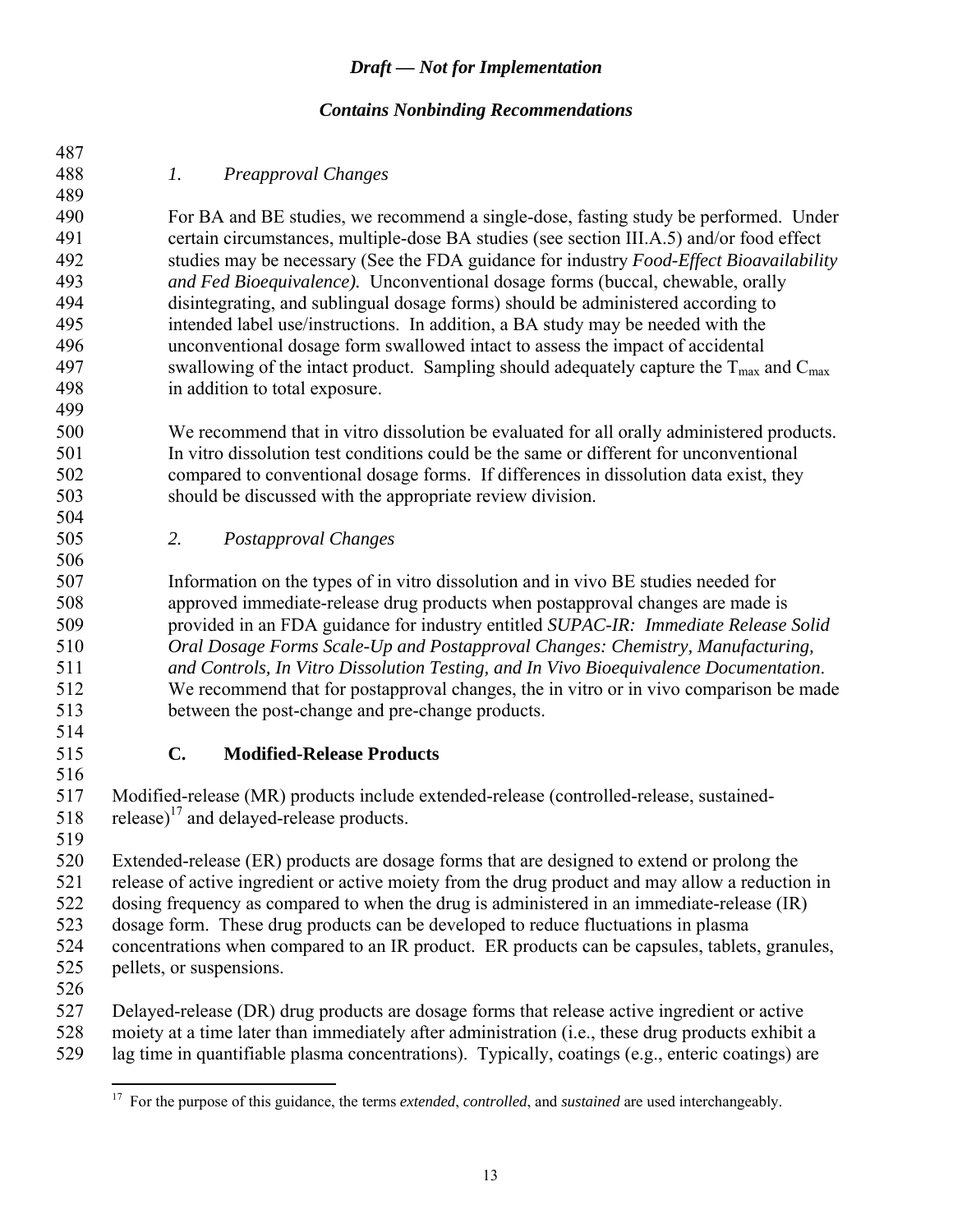#### *Contains Nonbinding Recommendations*

530 used to delay the release of the drug substance until the dosage form has passed through the 531 acidic medium of the stomach. Generally, DR products are treated as IR products. However, if 532 the DR product has complex release characteristics, the relevant review division should be 533 contacted for additional guidance.

- 535 If the drug product is an ER product, the following recommendations apply.
- 536

538

551

559

561

1

534

537 *1. Preapproval: BA and BE Studies* 

539 FDA's regulations at 21 CFR 320.25(f) address the purpose of a BA study for an 540 extended-release product, which is to determine if certain delineated conditions are met.<sup>18</sup> 541 This regulation also provides that "the reference material(s) for such a bioavailability 542 study shall be chosen to permit an appropriate scientific evaluation of the extended 543 release claims made for the drug product."19 Appropriate reference products may include 544 (1) a solution or suspension of the active drug ingredient or therapeutic moiety, (2) a 545 currently marketed non-controlled-release drug product containing the same active drug 546 ingredient or therapeutic moiety and administered according to the dosage 547 recommendations in the labeling of the non-controlled release drug product, and (3) a 548 currently marketed ER drug product subject to an approved full NDA containing the 549 same active drug ingredient or therapeutic moiety and administered according to the 550 dosage recommendations in the labeling of currently marketed ER product.<sup>20</sup>

552 In general, the PK profile of the ER product may not match that of the approved IR 553 product (e.g.,  $T_{\text{max}}$  is different) or, in some cases, to another ER product. In such a case,<br>554 establishing similar PK profiles using  $C_{\text{max}}$  and AUC may not be sufficient to show that establishing similar PK profiles using  $C_{\text{max}}$  and AUC may not be sufficient to show that 555 the ER product is bioequivalent to the IR product. Thus, additional safety or efficacy 556 studies or PK/PD assessments may be recommended. This guidance recommends that the 557 following BA studies and food effect BA studies be conducted for an ER drug product 558 submitted as an NDA for the scenarios described below:

560 New ER formulation comparison to an already-approved IR product

562 For drugs with linear pharmacokinetics over the therapeutic dose range: A fasting 563 study should be conducted comparing the ER product administered as a single 564 dose at the highest strength to the IR reference administered over the least 565 common time interval to achieve equivalent total dose as for the ER product.<sup>21</sup> If

<sup>21</sup> For example, when a 150-milligram (mg) ER product administered once daily (QD) is being developed that gives an approved 50-mg IR reference product administered three times a day (TID) or a 75-mg product administered two times a day (BID), a comparison of the 150-mg ER product administered as a single dose could be compared to

 $18$  21 CFR 320.25(f)(1).

<sup>&</sup>lt;sup>19</sup> 21 CFR 320.25(f)(2).

<sup>&</sup>lt;sup>20</sup> 21 CFR 320.25(f)(2)(i), (ii), and (iv). We recommend that a sponsor seeking to use as a reference product "a currently marketed extended release drug product subject to an approved full new drug application containing the same active drug ingredient or therapeutic moiety and administered according to the dosage recommendations in the labeling proposed for the extended release drug product," under 21 CFR 320.25(f)(2)(iii), consult with the Agency before commencing such a study.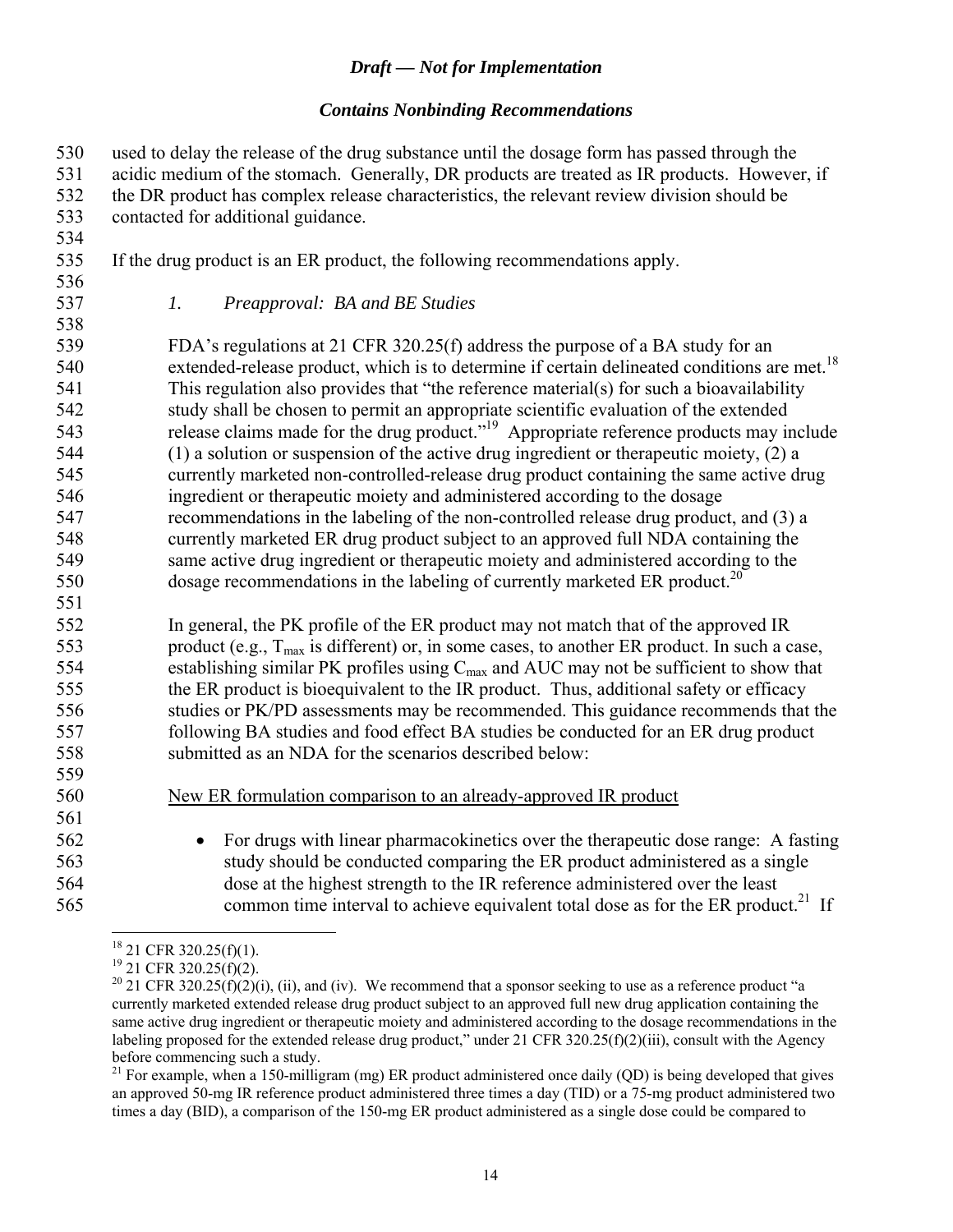#### *Contains Nonbinding Recommendations*

| 566<br>567 | for safety reasons the highest strength cannot be used, a lower strength may be<br>acceptable.                        |
|------------|-----------------------------------------------------------------------------------------------------------------------|
| 568        |                                                                                                                       |
| 569        | For drugs with nonlinear pharmacokinetics over the therapeutic dose range: At a                                       |
| 570        | minimum, a single dose of the highest and lowest strengths of the ER product                                          |
| 571        | should be compared to their corresponding IR references administered over the                                         |
| 572        | ER dosing interval. If the relative BA of intermediate ER strengths cannot be                                         |
| 573        | inferred based on the above studies, a single-dose fasting study for the                                              |
| 574        | intermediate strength(s) of the ER product should be compared to the                                                  |
| 575        | corresponding IR reference administered over the ER dosing interval.                                                  |
| 576        |                                                                                                                       |
| 577        | When the ER strengths are not proportionally similar in composition, a single-                                        |
| 578        | dose fasting dosage strength equivalence assessment study <sup>22</sup> or a dosage strength                          |
| 579        | proportionality study <sup>23</sup> for the ER product should be conducted.                                           |
| 580        |                                                                                                                       |
| 581        | A single-dose food-effect study should be conducted on the highest ER strength<br>$\bullet$                           |
| 582        | (see the 2002 Food-Effect Guidance).                                                                                  |
| 583        |                                                                                                                       |
| 584        | A steady state study should be conducted on the highest strength of the ER                                            |
| 585        | product compared to an approved IR reference dosed to achieve equivalent total                                        |
| 586        | dose as for the ER product.                                                                                           |
| 587        |                                                                                                                       |
| 588        | New ER product $(ER_{new})$ comparison to an approved ER product $(ER_{old})$ with a different                        |
| 589        | dosing interval (i.e., where $ER_{new}$ and $ER_{old}$ have unequal dosing intervals)                                 |
| 590        |                                                                                                                       |
| 591        | The recommendations are the same as outlined in the previous section<br>$\bullet$                                     |
| 592        | (Development of a new ER formulation given an already approved IR product)                                            |
| 593        | except for the choice of the reference product. In this case, the reference product                                   |
| 594        | could be either the approved ER <sub>old</sub> or IR product.                                                         |
| 595        |                                                                                                                       |
| 596        | <u>New ER product (ER<sub>new</sub>) comparison to an approved ER product (ER<sub>old</sub>) with the same</u>        |
| 597        | dosing interval                                                                                                       |
| 598        |                                                                                                                       |
| 599        | A single-dose fasting BE study on the highest strength of the $ERnew$ product                                         |
| 600        | compared to the ER <sub>old</sub> product. If ER <sub>new</sub> and ER <sub>old</sub> are of different strength, then |
|            |                                                                                                                       |

 case, the least common time interval is 24 hours. either the 50-mg IR reference product administered TID or 75-mg IR reference product administered BID. In this

equivalence study should be conducted using  $5\times10$  mg,  $2\times25$  mg, and  $1\times50$  mg to achieve constancy of dose.  $^{22}$  If three strengths, 10, 25, and 50 mg, are being developed for a new ER dosage form, the dosage strength

<sup>23</sup> If three strengths, 10, 25, and 50 mg, are being developed for a new ER dosage form, the dosage strength proportionality study should be conducted using  $1\times10$  mg,  $1\times25$  mg, and  $1\times50$  mg to achieve constancy of dose and the dosage strength proportionality study should be conducted using  $1\times10$  mg,  $1\times25$  mg, and  $1\times50$  mg.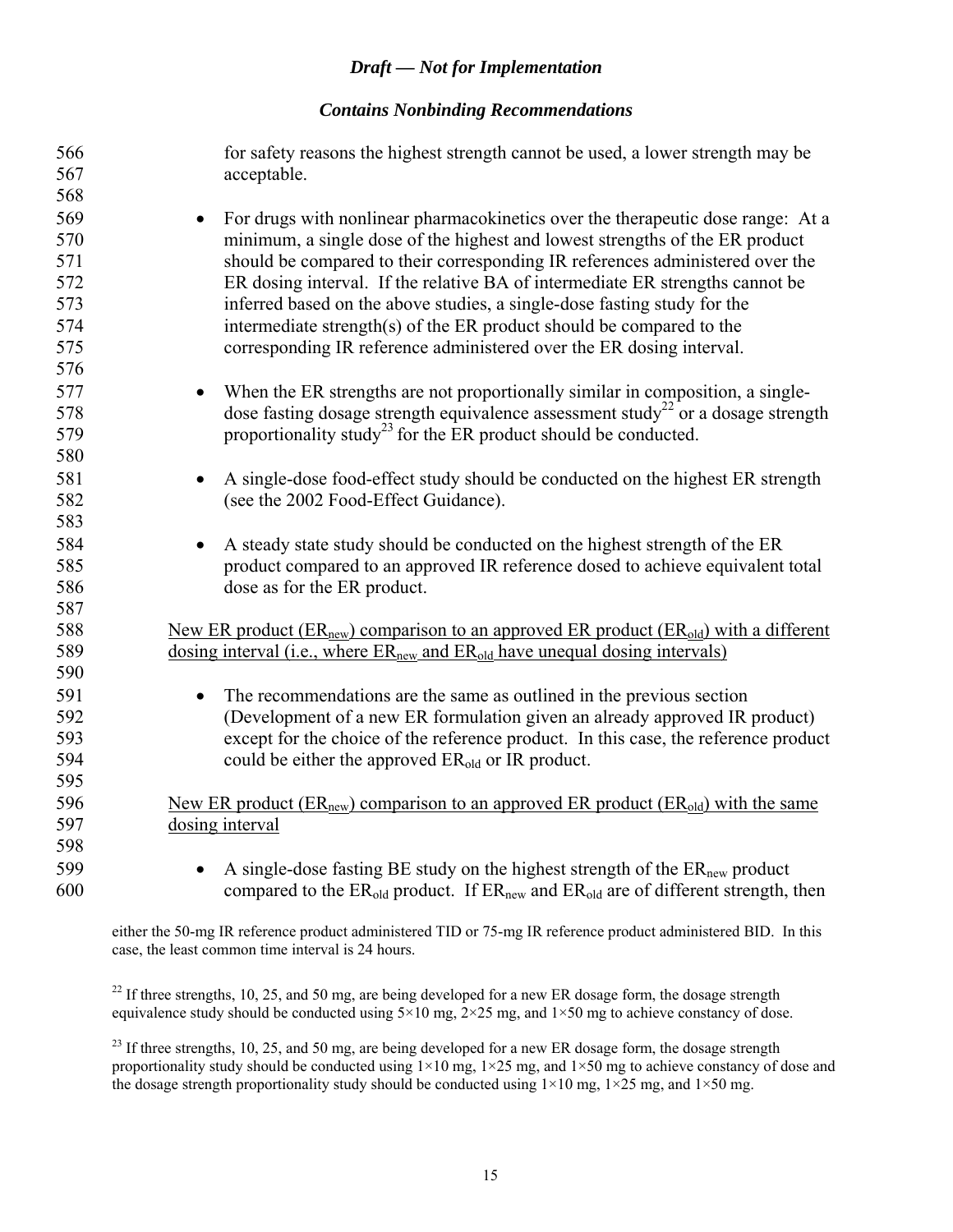<span id="page-18-0"></span>

| 601        |    |    | comparison of $ER_{new}$ versus $ER_{old}$ should be made based on dose using the highest                                                                              |
|------------|----|----|------------------------------------------------------------------------------------------------------------------------------------------------------------------------|
| 602        |    |    | strengths.                                                                                                                                                             |
| 603        |    |    |                                                                                                                                                                        |
| 604        |    |    | A single-dose, food-effect study should be conducted on the highest $ERnew$                                                                                            |
| 605        |    |    | strength.                                                                                                                                                              |
| 606        |    |    |                                                                                                                                                                        |
| 607        |    |    | When the $ER_{new}$ strengths are not proportionally similar in composition, a single-                                                                                 |
| 608        |    |    | dose fasting dosage strength equivalence assessment study or a dosage strength                                                                                         |
| 609        |    |    | proportionality study <sup>24</sup> for the $ER_{new}$ product should be conducted.                                                                                    |
| 610        |    |    |                                                                                                                                                                        |
| 611        |    |    | In some cases, BE between the new and old ER products may not be sufficient to                                                                                         |
| 612        |    |    | ensure that there is no difference in safety or efficacy if the PK profiles of the two                                                                                 |
| 613        |    |    | ER products do not match (e.g., $T_{max}$ is different). Additional data analysis or                                                                                   |
| 614        |    |    | clinical studies may be needed to ensure that the two products are clinically                                                                                          |
| 615        |    |    | equivalent.                                                                                                                                                            |
| 616        |    |    |                                                                                                                                                                        |
| 617        |    | 2. | Postapproval Changes                                                                                                                                                   |
| 618        |    |    |                                                                                                                                                                        |
| 619        |    |    | Information on the types of in vitro dissolution and in vivo BE studies for ER drug                                                                                    |
| 620<br>621 |    |    | products approved in the presence of specific postapproval changes are provided in an<br>FDA guidance for industry SUPAC-MR: Modified Release Solid Oral Dosage Forms: |
| 622        |    |    | Scale-Up and Postapproval Changes: Chemistry, Manufacturing, and Controls; In Vitro                                                                                    |
| 623        |    |    | Dissolution Testing, and In Vivo Bioequivalence Documentation. We recommend that                                                                                       |
| 624        |    |    | for postapproval changes, the in vitro or in vivo comparison be made between the post-                                                                                 |
| 625        |    |    | change and pre-change products.                                                                                                                                        |
| 626        |    |    |                                                                                                                                                                        |
| 627        |    | D. | <b>Batch Size</b>                                                                                                                                                      |
| 628        |    |    |                                                                                                                                                                        |
| 629        |    |    | For pivotal BE studies, the test batch should be representative of the production batches.                                                                             |
| 630        |    |    | Therefore, the size of the test batch should be at least 10% of the planned production batch size,                                                                     |
| 631        |    |    | or a minimum of 100,000 units, whichever is larger.                                                                                                                    |
| 632        |    |    |                                                                                                                                                                        |
| 633        | V. |    | ADDITIONAL INFORMATION ON IN VITRO APPROACHES                                                                                                                          |
| 634        |    |    |                                                                                                                                                                        |
| 635<br>636 |    | A. | In Vitro Studies Conducted in Support of a Waiver of an In Vivo BA or BE<br><b>Data Requirement</b>                                                                    |
| 637        |    |    |                                                                                                                                                                        |
| 638        |    |    | As discussed above, FDA's regulations contemplate that if in vivo BA or BE data are required                                                                           |
| 639        |    |    | for a product, a sponsor may seek a waiver of that requirement under certain circumstances. <sup>25</sup>                                                              |
|            |    |    |                                                                                                                                                                        |

 $\overline{a}$  $^{24}$  21 CFR 320.21(b) (giving applicants the option of submitting information that "would permit FDA to waive the submission of evidence demonstrating in vivo bioequivalence") and 320.21(f) (requiring that the information submission of evidence demonstrating in vivo bioequivalence") and 320.21(f) (requiring that the information submitted in support of a waiver request "shall meet the criteria set forth in  $\S$  320.22").<br><sup>25</sup> 21 CFR 320.21(b) (giving applicants the option of submitting information that "would permit FDA to waive the

submission of evidence demonstrating in vivo bioequivalence") & 320.21(f) (requiring that the information submitted in support of a waiver request "shall meet the criteria set forth in § 320.22.")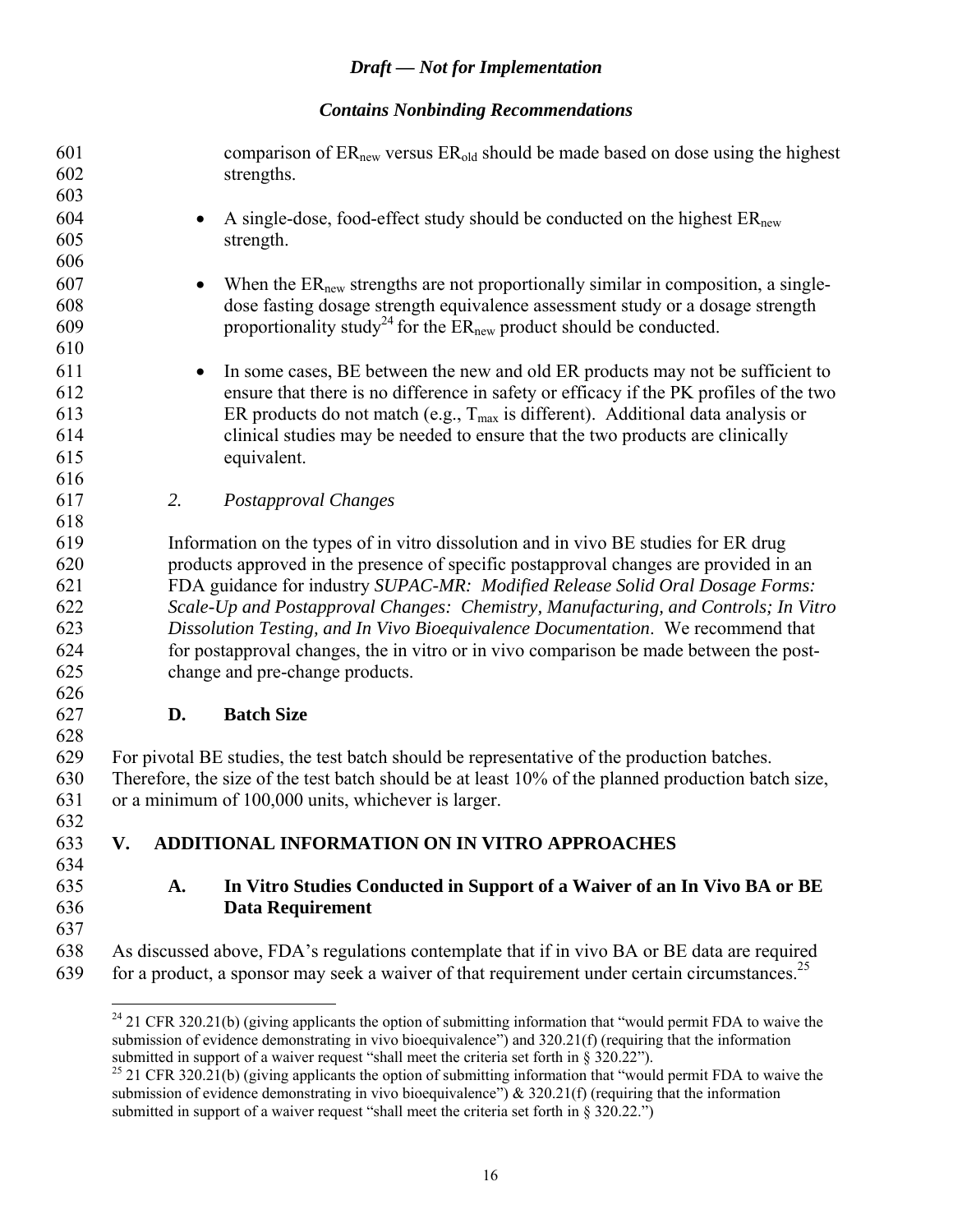<span id="page-19-0"></span>

| 640 | For example, in some instances, in vivo BA or BE is self-evident based on certain characteristics        |  |  |  |
|-----|----------------------------------------------------------------------------------------------------------|--|--|--|
| 641 | of the drug product (21 CFR 320.22(b)), and therefore, any in vivo data requirement has been             |  |  |  |
| 642 | deemed to have been met. In other delineated circumstances, an in vivo BA or BE data                     |  |  |  |
| 643 | requirement may be waived, and in vitro data may be accepted in lieu of in vivo data (21 CFR             |  |  |  |
| 644 | $320.22(d)$ ). For example, an in vivo data requirement may be waived for different strengths of         |  |  |  |
| 645 | an immediate-release drug product under 21 CFR $320.22(d)(2)$ when (1) the drug product is in            |  |  |  |
| 646 | the same dosage form, but in a different strength; (2) this different strength is proportionally         |  |  |  |
| 647 | similar in its active and inactive ingredients to another drug product for which the same                |  |  |  |
| 648 | manufacturer has obtained approval; and (3) the new strength meets an appropriate in vitro test          |  |  |  |
| 649 | as outlined in the regulation. <sup>26</sup> In addition, for waiving higher strengths, linearity of the |  |  |  |
| 650 | pharmacokinetics over the therapeutic dose range should be demonstrated.                                 |  |  |  |
| 651 |                                                                                                          |  |  |  |
| 652 | This guidance defines <i>proportionally similar</i> in the following ways:                               |  |  |  |
| 653 |                                                                                                          |  |  |  |
| 654 | All active and inactive ingredients are in exactly the same proportion between different                 |  |  |  |
| 655 | strengths (e.g., a tablet of 50-mg strength has all the inactive ingredients, exactly half that          |  |  |  |
| 656 | of a tablet of 100-mg strength, and twice that of a tablet of 25-mg strength).                           |  |  |  |
| 657 |                                                                                                          |  |  |  |
| 658 | For high-potency drug substances (where the amount of active drug substance in the<br>$\bullet$          |  |  |  |
| 659 | dosage form is relatively low), (1) the total weight of the dosage form remains nearly the               |  |  |  |
| 660 | same for all strengths (within $\pm$ 10 % of the total weight of the strength on which a BE              |  |  |  |
| 661 | was performed), (2) the same inactive ingredients are used for all strengths, and (3) the                |  |  |  |
| 662 | change in any strength is obtained by altering the amount of the active ingredients and                  |  |  |  |
| 663 | one or more of the inactive ingredients.                                                                 |  |  |  |
| 664 |                                                                                                          |  |  |  |
| 665 | Bilayer tablets are considered to be one formulation even though they consist of two<br>$\bullet$        |  |  |  |
| 666 | separate layers with different compositions. In assessing the proportional similarity of                 |  |  |  |
| 667 | the different strengths, all components of both layers should be proportionally similar.                 |  |  |  |
| 668 | The fact that only one layer is proportionally similar and the other is not clearly indicates            |  |  |  |
| 669 | that the products (whole tablet) are not proportionally similar. This is relevant because                |  |  |  |
| 670 | there can be interactions between the different tablet layers, which can differ across                   |  |  |  |
| 671 | different strengths because of the different size of the layers and the varying amounts of               |  |  |  |
| 672 | excipients present in each layer.                                                                        |  |  |  |
| 673 |                                                                                                          |  |  |  |
| 674 | Exceptions to the above definitions may be possible if adequate justification is provided and            |  |  |  |
| 675 | discussed with the appropriate review division.                                                          |  |  |  |
| 676 |                                                                                                          |  |  |  |
| 677 | <b>B.</b><br>In Vitro Studies Conducted in Support of Demonstrating BA or BE                             |  |  |  |
| 678 |                                                                                                          |  |  |  |

<sup>&</sup>lt;sup>26</sup> See also 21 CFR 322.22(d)(3) and (4) for additional bases for waiver. Also, FDA, for good cause, may waive a requirement for the submission of evidence of in vivo bioavailability or bioequivalence if waiver is compatible with the protection of the public health. For full NDAs, FDA may defer a requirement for the submission of evidence of in vivo bioavailability if deferral is compatible with the protection of the public health (21 CFR 320.22(e)).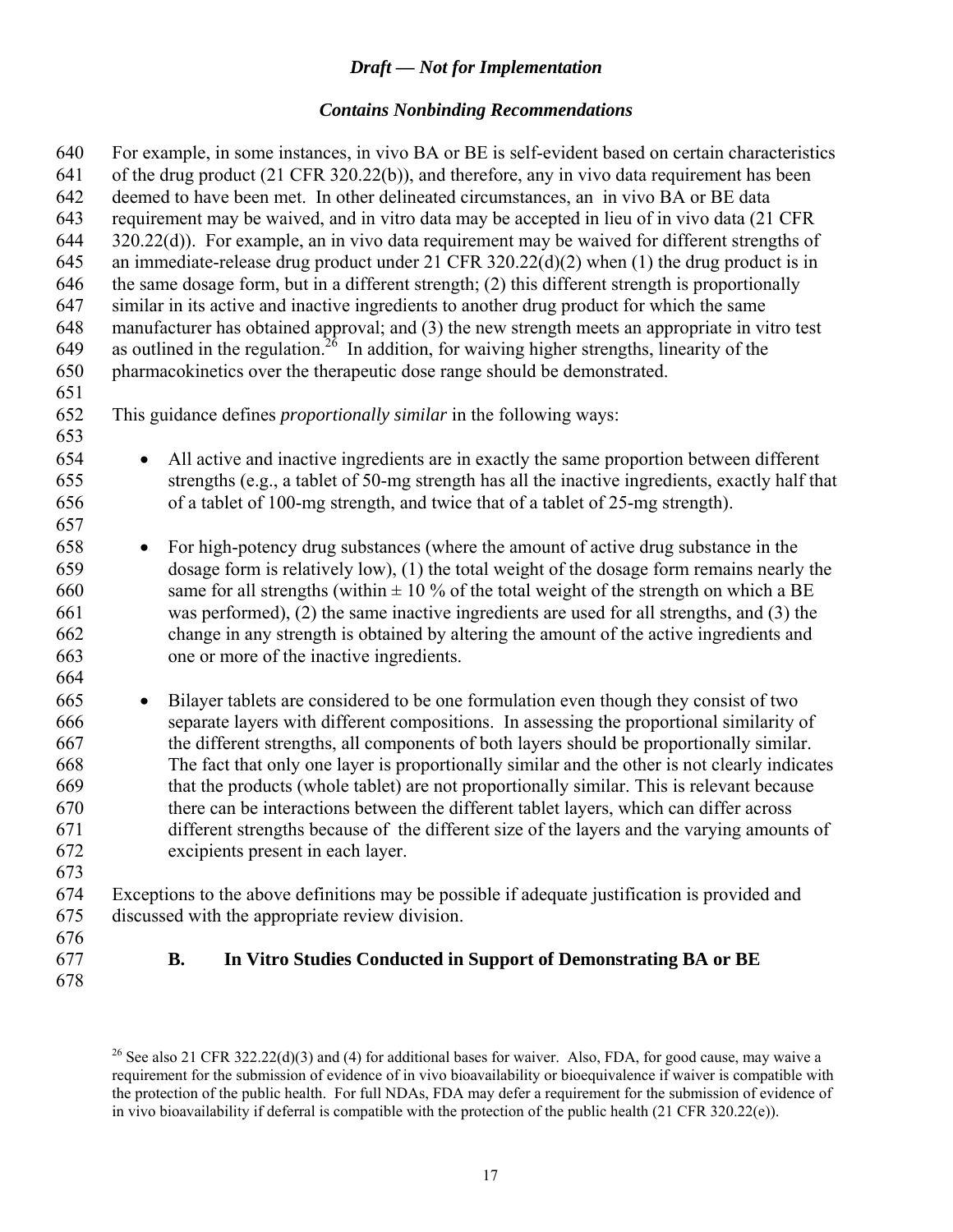#### *Contains Nonbinding Recommendations*

679 FDA may determine that in vitro data are the most accurate, sensitive, and reproducible method 680 to demonstrate BA or BE in other contexts (21 CFR 320.24(b)(5) and (6)).**<sup>27</sup>** Below we provide 681 additional guidance on the conduct of such studies.

- 682
- 684

#### 683 *1. Immediate-Release Formulations (Capsules, Tablets, and Suspensions)*

685 In vitro data can be used to compare formulations of drug products under certain 686 circumstances. If an applicant seeks to demonstrate the BA or BE of immediate-release 687 formulations for capsules, tablets, and suspensions using in vitro data, FDA recommends 688 that sponsors generate dissolution profiles for all strengths using an appropriate 689 dissolution method. If the dissolution results indicate that the dissolution characteristics 690 of the product are not dependent on the pH and product strength, dissolution profiles in 691 one medium are usually sufficient to support demonstrating BE. Otherwise, dissolution 692 data in at least three media (e.g., pH 1.2, 4.5, and 6.8) are recommended. The  $f_2$  test 693 should be used to compare profiles from the different strengths of the product (see FDA 694 guidance for industry, *Dissolution Testing of Immediate Release Solid Oral Dosage*  695 *Forms*). An  $f_2$  value  $> 50$  indicates a sufficiently similar dissolution profile to support a 696 biowaiver. For an  $f_2$  value  $\leq$  50, discussion with the appropriate review division is 697 recommended to determine whether an in vivo study is needed. The  $f_2$  approach is not 698 suitable for rapidly dissolving drug products (e.g., > 85% dissolved in 15 minutes or less).

699

701

#### 700 *Over-encapsulation of clinical trial formulations*

702 During the course of drug development, sponsors sometimes have to blind the 703 formulations that they use in the clinical trials. In certain situations, the only difference 704 between the to-be-marketed and clinical trial formulations is that the dosage form is put 705 into a capsule. This over-encapsulation is done mainly for blinding purposes. It may be 706 possible to support bioequivalence of the to-be-marketed and clinical trial formulations 707 using in vitro data only, provided that no other excipients are added to the capsule and the 708 dissolution profiles are comparable in three media: pH 1.2, pH 4.5 and pH 6.8.

709 711

#### 710 *Scale-up and postapproval changes*

712 Certain formulation changes in components and composition, scale-up, manufacturing 713 site, manufacturing process, or equipment can be made postapproval. Depending on the 714 possible impact of the manufacturing change on the release of the active ingredient from 715 the formulation and its BA, certain manufacturing changes for IR products can be 716 approved based solely on similarity of the dissolution profiles between the postchange 717 and prechange formulations. Information on recommendations for using in vitro 718 dissolution and in vivo BE studies for immediate-release drug products in such 719 circumstances is provided in FDA's guidance for industry on *SUPAC IR: Immediate-*720 *Release Solid Oral Dosage Forms: Scale-Up and Post-Approval Changes: Chemistry,*  721 *Manufacturing, and Controls; In Vitro Dissolution Testing, and In Vivo Bioequivalence* 

 $\overline{a}$  $^{27}$  In such instances, no waiver under 21 CFR 320.21 and 320.22 is necessary.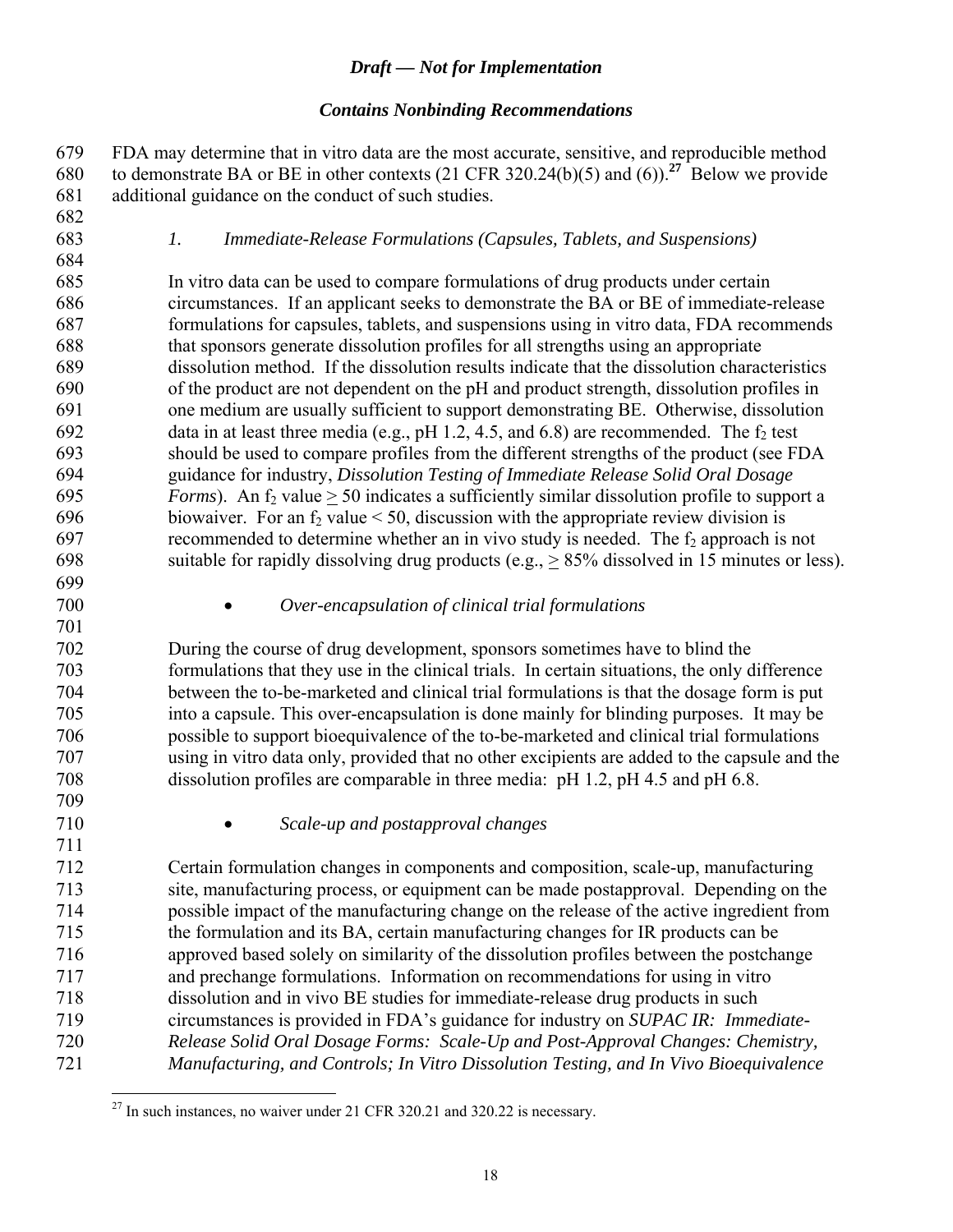#### *Contains Nonbinding Recommendations*

722 *Documentation*. The same principles described in the guidance can be applied to 723 pre-approval changes in which the to-be-marketed formulation differs from the clinical 724 trial formulation.

726 *2. Modified-Release Formulations* 

728 The use of in vitro data may be acceptable for modified-release drug products for which 729 specific postapproval changes are sought is delineated in the FDA guidance for industry 730 *SUPAC-MR: Modified Release Solid Oral Dosage Forms: Scale-Up and Postapproval*  731 *Changes: Chemistry, Manufacturing, and Controls; In Vitro Dissolution Testing, and In*  732 *Vivo Bioequivalence Documentation.* The same principles described in the guidance may 733 also apply to preapproval changes. Additional considerations for use of in vitro data are 734 described below.

735 737

725

727

#### 736 *Beaded capsules: lower/higher strength*

738 For ER beaded capsules where the strength differs only in the number of beads 739 containing the active moiety, a single-dose, fasting BA or BE study, as appropriate, 740 should be carried out on the highest strength. In vivo BA or BE of one or more lower 741 strengths can be demonstrated based on dissolution profile comparisons, with an in vivo 742 BA or BE study only on the highest strength (unless safety reasons preclude the 743 administration of the highest strength to healthy volunteers). The dissolution profiles for 744 each strength should be generated using the recommended dissolution method. If the 745 dissolution method has not been finalized, dissolution profiles should be generated in at 746 least three media (e.g., pH 1.2, 4.5, and 6.8). In vivo BE studies for higher strengths may 747 not be necessary based on (1) clinical safety and/or efficacy data on the proposed dose 748 and the need for the higher strength, (2) linearity of pharmacokinetics over the 749 therapeutic dose range, and (3) the same dissolution procedures being used for all 750 strengths with similar dissolution results. The  $f_2$  test can be used to demonstrate similar 751 profiles among the different strengths of the product.

752

754

 $\overline{a}$ 

753 *MR dosage forms: lower strength* 

755 For MR dosage forms, when the drug product is in the same dosage form but in a 756 different strength and when (1) the drug exhibits linear pharmacokinetics, (2) the various 757 strengths are proportionally similar in their active and inactive ingredients<sup>28</sup> and (3) the 758 drug-release mechanism is the same, an in vivo BA or BE determination of one or more 759 lower strengths can be demonstrated based on dissolution profile comparisons, with an in 760 vivo BA or BE study only on the highest strength. The dissolution profiles for each 761 strength should be generated using the recommended dissolution method. If the 762 dissolution method has not been finalized, dissolution profiles should be generated in at

 $2<sup>28</sup>$  If the formulations of all the strengths are not compositionally proportional, in vitro data can be submitted for the middle strength(s) if the following data are acceptable: (1) BA or BE data, as appropriate, for both the highest and the lowest strengths, and (2) in vitro multimedia dissolution comparison profiles using f2 evaluation.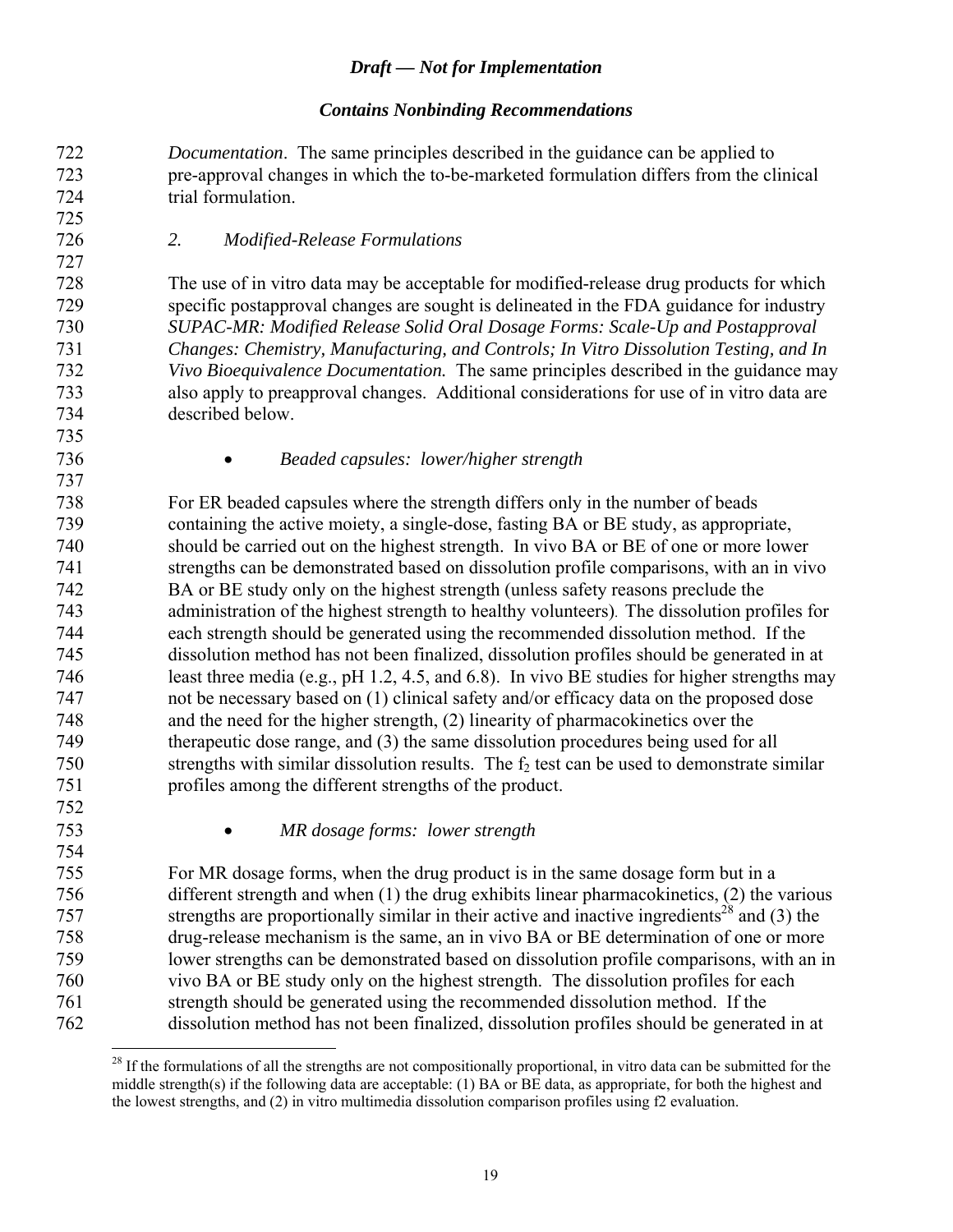#### *Contains Nonbinding Recommendations*

763 least three media (e.g., pH 1.2, pH 4.5, and pH 6.8). The dissolution profile should be 764 generated on the test and reference products of all strengths using the same dissolution 765 test conditions.

766

#### 767 **VI. SPECIAL TOPICS**

768

# 770

#### 769 **A. Alcoholic Beverage Effects on MR Drug Products**

771 The consumption of alcoholic beverages may affect the release of a drug substance from an MR 772 formulation. The formulation may lose its MR characteristics, leading to more rapid drug release 773 and altered systemic exposure. This more rapid drug release may have deleterious effects on the 774 drug's safety and/or efficacy. 775

776 In vitro assessments of the drug release from the drug product using media with various alcohol 777 concentrations should be conducted. Based on the results of the in vitro assessments, an in vivo 778 BA study of the drug product when administered with alcohol may be needed.

779

781

#### 780 **B. Enantiomers versus Racemates**

782 During development of a racemic drug product, the racemate should be measured in BA studies. 783 It may also be important to measure the individual enantiomers of the racemate to characterize 784 the pharmacokinetics of the enantiomers. For the development of a specific enantiomer, chiral 785 inversion should be assessed.

786

787 Measurement of the racemate using an achiral assay is recommended for BE studies.

788 Measurement of individual enantiomers in BE studies is recommended only when all of the 789 following conditions are met: (1) the enantiomers exhibit different PD characteristics, (2) the 790 enantiomers exhibit different PK characteristics, (3) primary efficacy and safety activity resides 791 with the minor enantiomer, and (4) nonlinear absorption is present (as expressed by a change in 792 the enantiomer concentration ratio with change in the input rate of the drug) for at least one of 793 the enantiomers. In such cases, we recommend that BE criteria be applied to the enantiomers 794 separately.

795

#### 796 **C. Drug Products With Complex Mixtures as the Active Ingredients**

797 798 Certain drug products may contain complex drug substances (i.e., active moieties or active 799 ingredients that are mixtures of multiple synthetic and/or natural source components). Some or 800 all of the components of these complex drug substances may not be fully characterized with 801 regard to chemical structure and/or biological activity. Quantification of all active or potentially 802 active components in BA and BE studies may not be possible. In such cases, we recommend 803 that BA and BE studies be based on a select number of components. Criteria for component 804 selection typically include the amount of the moiety in the dosage form, plasma or blood levels 805 of the moiety, and biological activity of the moiety. When PK approaches are infeasible to 806 assess rate and extent of absorption of a drug substance from a drug product, PD, clinical, or in 807 vitro approaches may be appropriate.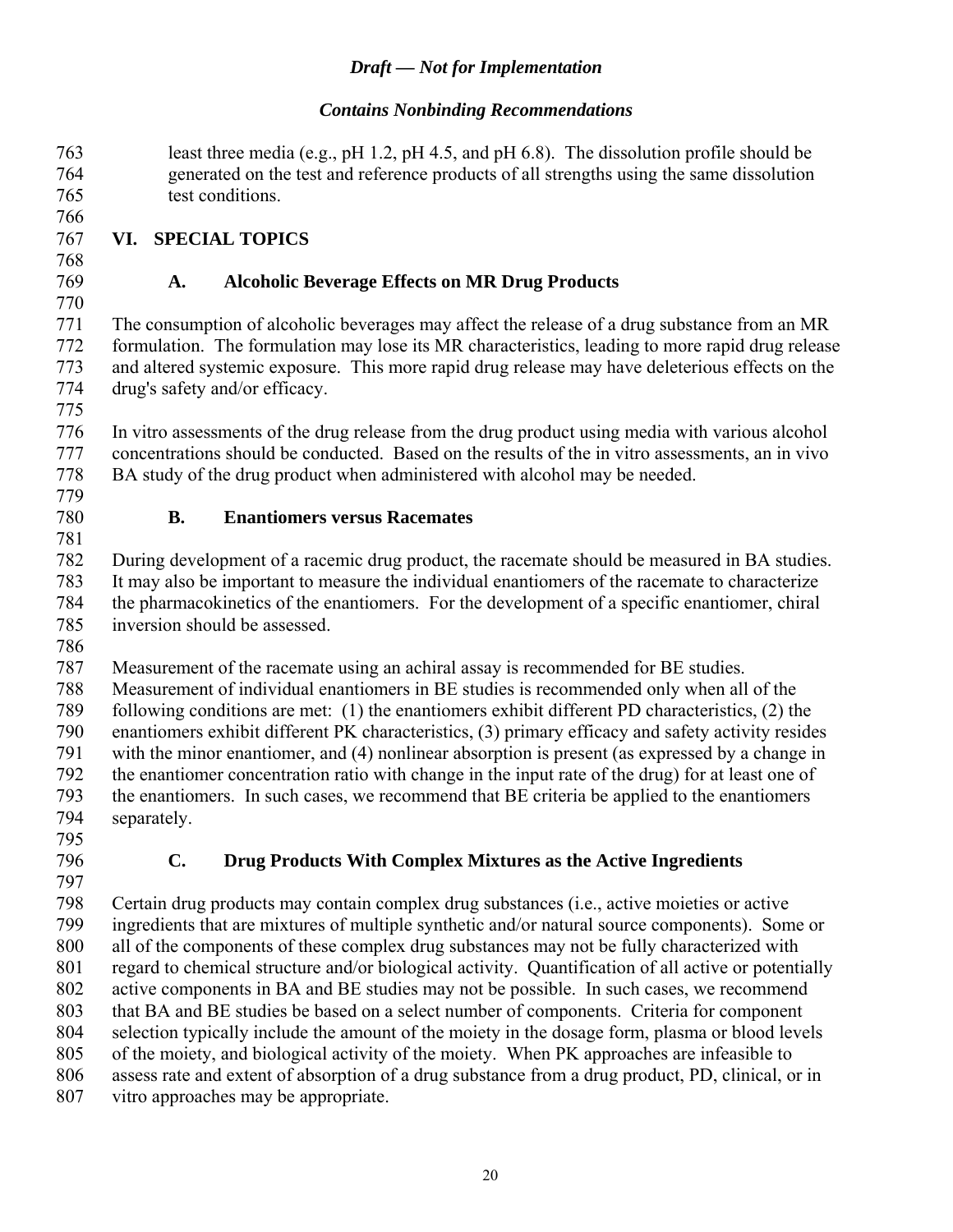#### *Contains Nonbinding Recommendations*

#### 808

#### 809 **D. Long-Half-Life Drugs**

810 811 In a BA or PK study involving an IR oral product with a long half-life ( $> 24$  hours), adequate 812 characterization of the half-life should include blood sampling over a long period of time. For 813 BA or BE determination of a drug product containing a drug with a long half-life, a nonreplicate, 814 single-dose, crossover study can be conducted, provided an adequate washout period is used. If 815 the crossover study is problematic, a study with a parallel design can be used. For either a 816 crossover or parallel study, we recommend that the sample collection time be adequate to ensure 817 completion of gastrointestinal transit (approximately 2 to 3 days) of the drug product and 818 absorption of the drug substance.  $C_{\text{max}}$  and a suitably truncated AUC can be used to characterize peak and total drug exposure, respectively. For drugs that demonstrate low intrasubject 819 peak and total drug exposure, respectively. For drugs that demonstrate low intrasubject 820 variability in distribution and clearance, a truncated AUC (e.g., AUC<sub>0-72 hr</sub>) can be used in place 821 of  $AUC_{0-t}$  or  $AUC_{0-\infty}$ . For drugs that demonstrate high intrasubject variability in distribution and 822 clearance, AUC truncation should not be used. In such cases, we recommend that sponsors 823 and/or applicants consult the appropriate review division.

- 824
- 826

#### 825 **E. Orally Administered Drugs Intended for Local Action**

827 Documentation of BA and BE when the drug substance produces its effects by local action in the 828 gastrointestinal tract can be achieved either by using pharmacokinetics, an acceptable PD end 829 point, clinical efficacy and safety studies, and/or suitably designed and validated in vitro studies, 830 as appropriate. For such cases, we recommend that sponsors and/or applicants consult the 831 appropriate review division. Additional safety studies may also be recommended to characterize 832 the local safety of the product. The in vitro studies should reflect important clinical effects or 833 should be more sensitive to changes in product performance compared to a clinical study. To 834 ensure comparable safety, additional studies with and without food may help to understand the 835 degree of systemic exposure that occurs following administration of a drug product intended for 836 local action in the gastrointestinal tract.

- 837
- 839

#### 838 **F. Combination/Coadministered Drug Products**

840 Two or more active ingredients can be formulated as a single drug product, which is referred to 841 as a combination drug product. Generally, the purpose of an in vivo BA study involving a 842 combination drug product is to compare the rate and extent of absorption of each active drug 843 ingredient or therapeutic moiety in the combination drug product to the rate and extent of 844 absorption of each active drug ingredient or therapeutic moiety administered concurrently in 845 separate single-ingredient preparations (21 CFR 320.25(g).

846

847 For the purpose of defining BA or determining BE when required, this guidance recommends 848 that the following studies be conducted for a combination drug product:

849

850 • A two-treatment, single-dose, fasting study of the combination drug product versus 851 single-ingredient drug products administered concurrently as a single treatment or an 852 approved combination product containing the same active ingredients. This study should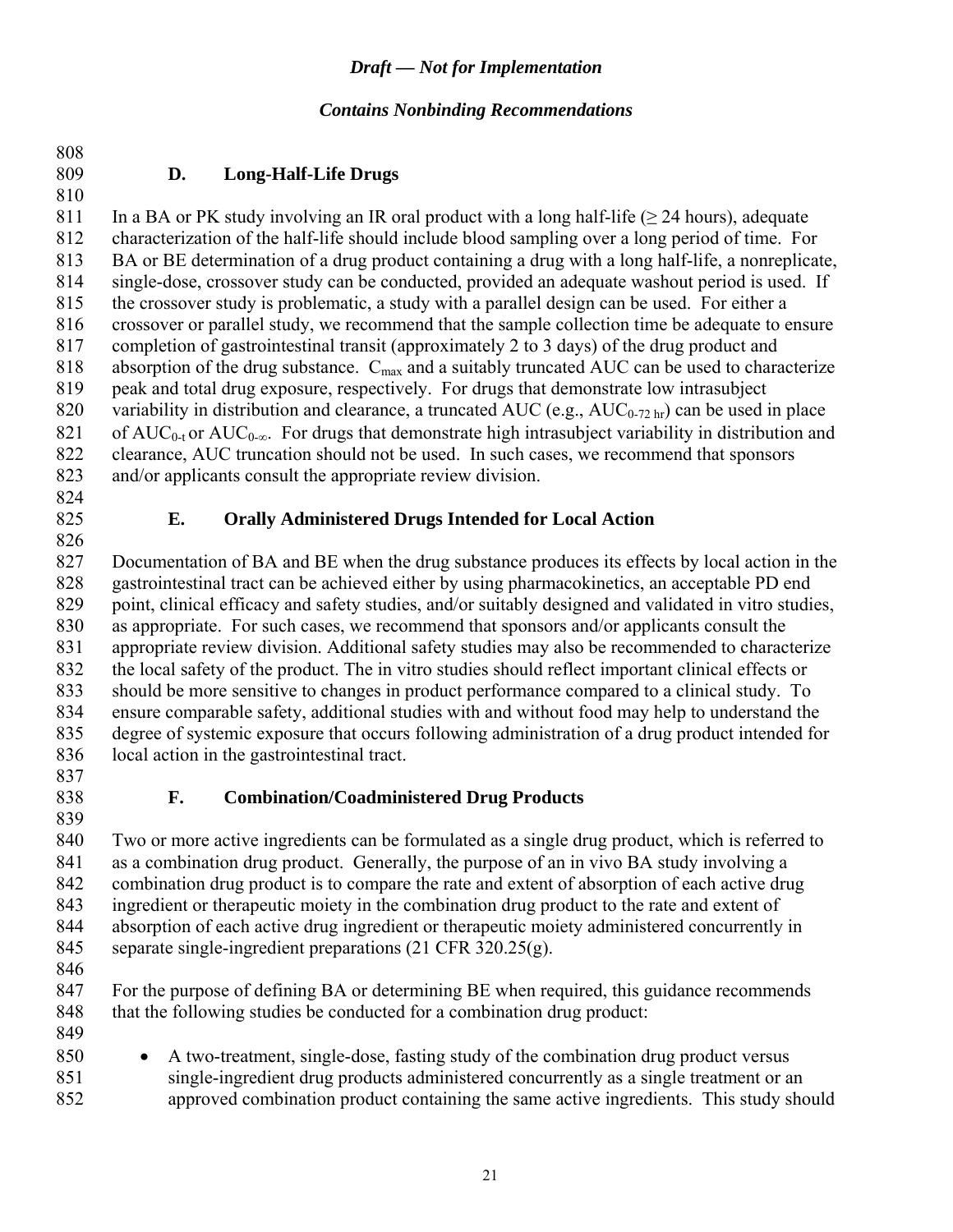#### *Contains Nonbinding Recommendations*

<span id="page-24-0"></span>

| 853<br>854 |    | use the highest strength of the combination product with matching doses of individual<br>drug products.                                                                                               |
|------------|----|-------------------------------------------------------------------------------------------------------------------------------------------------------------------------------------------------------|
| 855        |    |                                                                                                                                                                                                       |
| 856<br>857 |    | Certain alternative study designs may also be acceptable depending on the specific<br>situation. For instance, in the case of a combination product consisting of two                                 |
| 858        |    | components, a three-treatment study design comparing the combination drug product                                                                                                                     |
| 859        |    | versus single-ingredient drug products administered separately may be appropriate.                                                                                                                    |
| 860        |    |                                                                                                                                                                                                       |
| 861        |    | A single-dose, food-effect study on the combination drug product.                                                                                                                                     |
| 862        |    |                                                                                                                                                                                                       |
| 863        |    | BE studies for the combination product should include the measurement of systemic                                                                                                                     |
| 864        |    | concentrations of each active ingredient. The confidence interval approach should be applied to                                                                                                       |
| 865        |    | each measured entity of the combination drug product and its reference product.                                                                                                                       |
| 866<br>867 |    |                                                                                                                                                                                                       |
| 868        |    | In specific cases, drug products are given in combination (not co-formulated) with the objective<br>of increasing the exposure of one of the drugs (subject drug). The second drug is not intended to |
| 869        |    | have a therapeutic effect and is given only to increase the systemic exposure of the subject drug.                                                                                                    |
| 870        |    | When both the subject and second drug are new molecular entities, the BA of each should be                                                                                                            |
| 871        |    | assessed separately. If a BE study is needed for the subject drug for any reason, the subject drug                                                                                                    |
| 872        |    | should be administered with the second drug for both test and reference products. The                                                                                                                 |
| 873        |    | corresponding PK results, including confidence intervals for BE criteria, should be applied to the                                                                                                    |
| 874        |    | subject drug. It is not necessary to measure the concentrations of the second drug. BE studies                                                                                                        |
| 875        |    | that are needed for the second drug should be conducted only with the second drug; the subject                                                                                                        |
| 876        |    | drug is not dosed with the second drug. When the combination includes a new molecular entity                                                                                                          |
| 877        |    | and an approved product, only the BA of the new molecular entity should be assessed. It is                                                                                                            |
| 878        |    | assumed that the BA of the approved product has been previously evaluated.                                                                                                                            |
| 879        |    |                                                                                                                                                                                                       |
| 880<br>881 | G. | <b>Endogenous Substances</b>                                                                                                                                                                          |
| 882        |    | Drug products can be developed that contain compounds that are endogenous to humans (e.g.,                                                                                                            |
| 883        |    | testosterone). When the endogenous compounds are identical to the drug that is being                                                                                                                  |
| 884        |    | administered, determining the amount of drug released from the dosage form and absorbed by                                                                                                            |
| 885        |    | each subject is difficult. In most cases, it is important to measure and approximate the baseline                                                                                                     |
| 886        |    | endogenous levels of the compound in blood (plasma) and subtract these levels from the total                                                                                                          |
| 887        |    | concentrations measured from each subject after the drug product is administered. In this way,                                                                                                        |
| 888        |    | an estimate of actual drug availability from the drug product can be achieved, and therefore BA                                                                                                       |
| 889        |    | and BE can be assessed. Endogenous substances may have homeostatic processes that affect                                                                                                              |
| 890        |    | their production and therefore impact their systemic concentrations. To reduce the complication                                                                                                       |
| 891        |    | of these homeostatic processes and to potentially avoid the need for baseline correction, an                                                                                                          |
| 892        |    | alternative approach might be to enroll patients in BA and BE studies with low or no production                                                                                                       |
| 893        |    | of the endogenous substances instead of healthy volunteers.                                                                                                                                           |

894

895 Baseline concentrations of the endogenous substance produced by the body are measured in the

896 time period prior to study drug administration. Depending on the proposed indication,

897 subtraction of the time-averaged baseline or time-matched baseline from the post-dose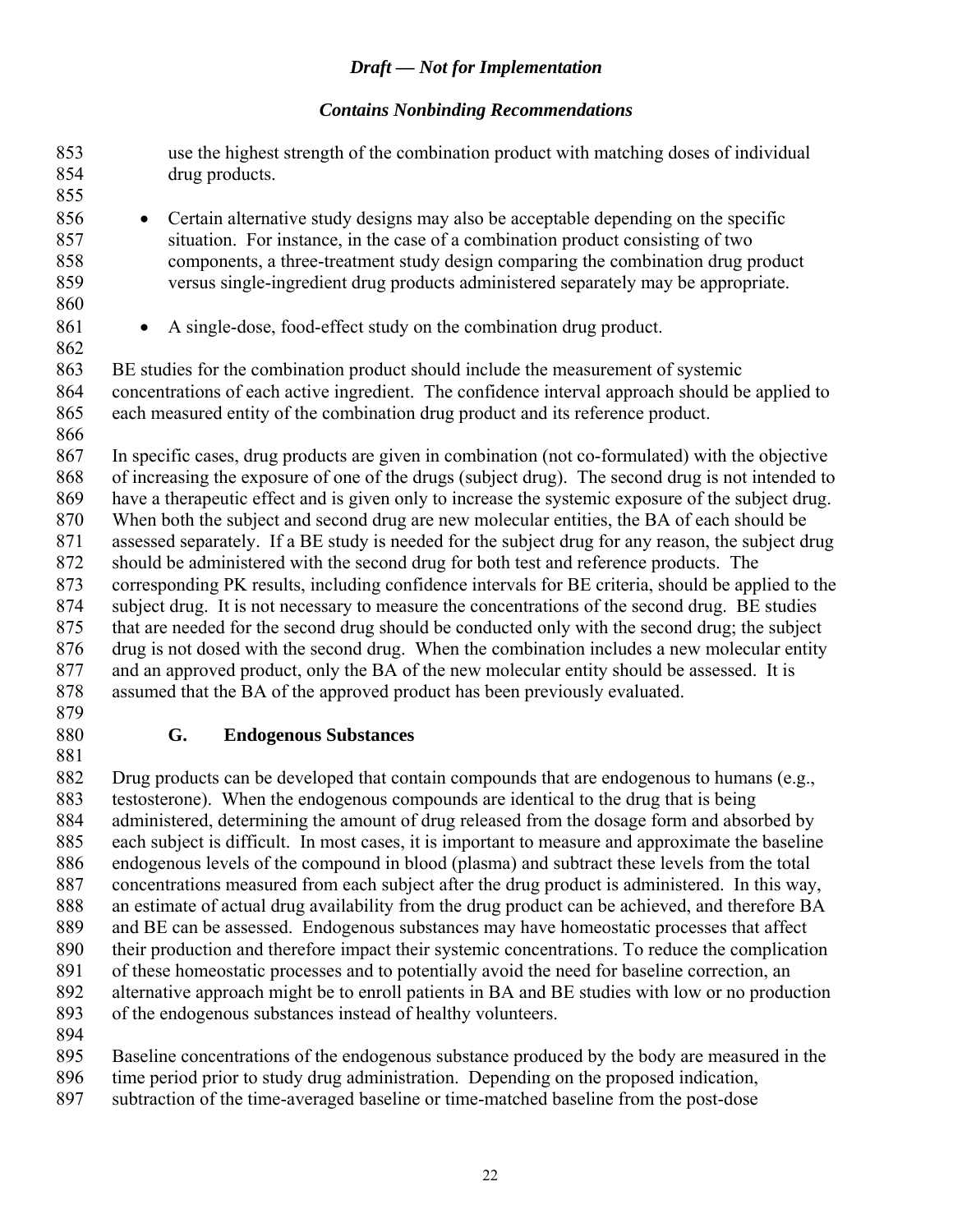#### *Contains Nonbinding Recommendations*

898 concentration for each subject may be recommended. When the endogenous levels are 899 influenced by diet, strict control of the dietary intake of the compound prior to and during the 900 study may also be appropriate. To achieve a stable baseline, subjects should be housed at the 901 clinic for a sufficient time prior to the study and served standardized meals with similar content 902 of the compound to that of the meals served on the PK sampling day.

903

904 In either case, baseline concentrations should be determined for each dosing period, and baseline 905 corrections should be period-specific. If a negative plasma concentration value results after 906 baseline correction, this should be set to 0 prior to calculating the baseline-corrected AUC. 907 Pharmacokinetics and statistical analysis should be performed on both uncorrected and corrected 908 data as appropriate. Because of the complexities associated with endogenous compounds, we 909 recommend that sponsors and/or applicants contact the appropriate review division for additional

910 guidance.

 $\overline{a}$ 

- 911
- 913

#### 912 **H. Drug Products With High Intrasubject Variability**

914 In addition to the traditional approach and the use of average BE using replicate designs, the use 915 of a reference-scaled BE approach using a replicate design can be considered. This approach 916 should be reserved for drugs that demonstrate a high intrasubject variability ( $\geq$ 30%). The 917 reference-scaled average BE approach adjusts the BE limits of highly variable drugs by scaling 918 to the within-subject variability of the reference product in the study and imposes a limit of 0.8 to 919 1.25 on the geometric mean ratio.<sup>29</sup> The appropriate review division should be consulted when 920 planning the use of the reference-scaled BE approach. 921 922

 $^{29}$  For general principles of the reference-scaled approach, refer to Davit B, Conner D. Reference-Scaled Average Bioequivalence Approach. In: Kanfer I, Shargel L, Eds. *Generic Drug Product Development – International Regulatory Requirements For Bioequivalence.* Informa Healthcare, 2010:271-272.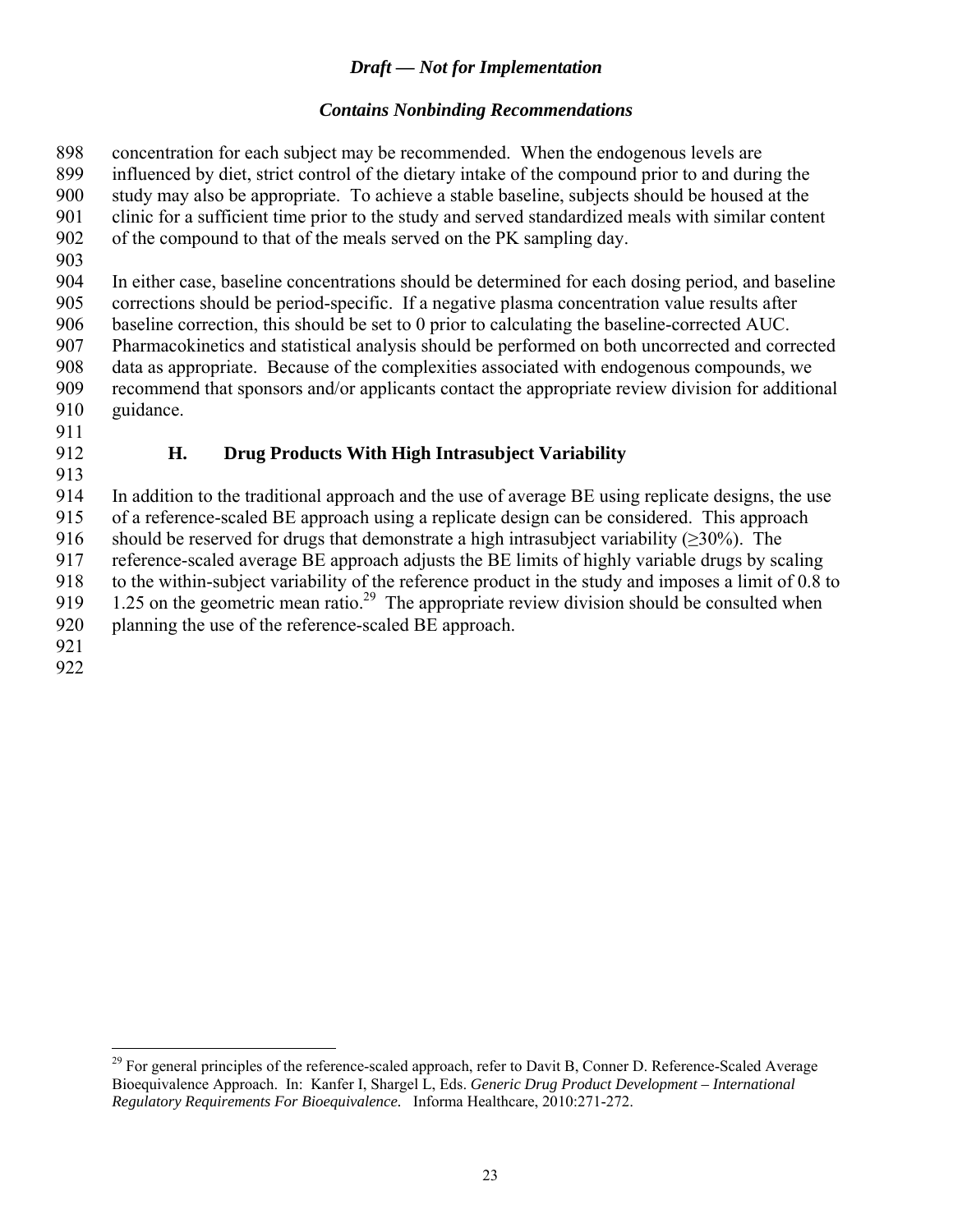#### *Contains Nonbinding Recommendations*

<span id="page-26-0"></span>

| 923<br>924                      | APPENDIX A: GENERAL STUDY DESIGN AND DATA HANDLING                                                                                                                                                                                                                                                                                                                               |
|---------------------------------|----------------------------------------------------------------------------------------------------------------------------------------------------------------------------------------------------------------------------------------------------------------------------------------------------------------------------------------------------------------------------------|
| 925<br>926<br>927               | The following general approaches are recommended, recognizing that the elements can be<br>adjusted for certain drug substances and drug products.                                                                                                                                                                                                                                |
| 928<br>929                      | <b>Study conduct</b>                                                                                                                                                                                                                                                                                                                                                             |
| 930                             | The BA or BE study should be conducted under fasting conditions (after an overnight fast of                                                                                                                                                                                                                                                                                      |
| 931                             | $\bullet$                                                                                                                                                                                                                                                                                                                                                                        |
| 932                             | at least 10 hours). If the BA or BE study needs to be conducted with food, a separate FDA                                                                                                                                                                                                                                                                                        |
| 933                             | guidance Food-Effect Bioavailability and Fed Bioequivalence Studies is available to assist                                                                                                                                                                                                                                                                                       |
| 934                             | sponsors.                                                                                                                                                                                                                                                                                                                                                                        |
| 935                             | The test and reference products should be administered with about 8 ounces (240 milliliters)                                                                                                                                                                                                                                                                                     |
| 936                             | $\bullet$                                                                                                                                                                                                                                                                                                                                                                        |
| 937                             | of water to an appropriate number of subjects.                                                                                                                                                                                                                                                                                                                                   |
| 938                             | Generally, the highest marketed strength should be administered as a single unit. If                                                                                                                                                                                                                                                                                             |
| 939                             | $\bullet$                                                                                                                                                                                                                                                                                                                                                                        |
| 940                             | warranted, to achieve sufficient bioanalytical sensitivity multiple units of the highest strength                                                                                                                                                                                                                                                                                |
| 941                             | can be administered, provided the total single dose remains within the labeled dose range and                                                                                                                                                                                                                                                                                    |
| 942                             | the total dose is safe for administration to the study subjects.                                                                                                                                                                                                                                                                                                                 |
| 943                             | An adequate washout period (e.g., $\geq$ 5 half-lives of the moieties to be measured) should                                                                                                                                                                                                                                                                                     |
| 944                             | $\bullet$                                                                                                                                                                                                                                                                                                                                                                        |
| 945                             | separate each treatment.                                                                                                                                                                                                                                                                                                                                                         |
| 946                             | The lot numbers of both test and reference listed products and the expiration date for the                                                                                                                                                                                                                                                                                       |
| 947                             | $\bullet$                                                                                                                                                                                                                                                                                                                                                                        |
| 948                             | reference product should be stated. We recommend that the assayed drug content of the test                                                                                                                                                                                                                                                                                       |
| 949                             | product batch not differ from the reference product by more than $+/-$ 5 percent. The sponsor                                                                                                                                                                                                                                                                                    |
| 950                             | should include a statement of the composition of the test product and, if possible, a side-by-                                                                                                                                                                                                                                                                                   |
| 951                             | side comparison of the compositions of test and reference listed products. In accordance                                                                                                                                                                                                                                                                                         |
| 952                             | with 21 CFR 320.38, and 21 CFR 320.63, samples of the test and reference listed product                                                                                                                                                                                                                                                                                          |
| 953                             | must be retained for at least 5 years. For additional information, please refer to the FDA                                                                                                                                                                                                                                                                                       |
| 954                             | guidance for industry on Handling and Retention of Bioavailability and Bioequivalence                                                                                                                                                                                                                                                                                            |
| 955                             | <i>Testing Samples.</i>                                                                                                                                                                                                                                                                                                                                                          |
| 956<br>957<br>958<br>959<br>960 | Before and during each study phase, we recommend that subjects (1) be allowed water as<br>desired except for 1 hour before and after drug administration, (2) be provided standard<br>meals no less than 4 hours after drug administration, and (3) abstain from alcohol for 24<br>hours before each study period and until after the last sample from each period is collected. |
| 961<br>962                      | <b>Sample collection and sampling times</b>                                                                                                                                                                                                                                                                                                                                      |
| 963                             | We recommend that under normal circumstances, blood, rather than urine or tissue, be used.                                                                                                                                                                                                                                                                                       |
| 964                             | In most cases, drug or metabolites are measured in serum or plasma. However, in certain                                                                                                                                                                                                                                                                                          |
| 965                             | cases, such as when an assay of sufficient sensitivity cannot be developed for plasma, whole                                                                                                                                                                                                                                                                                     |

965 cases, such as when an assay of sufficient sensitivity cannot be developed for plasma, whole 966 blood may be more appropriate for analysis. We recommend that blood samples be drawn at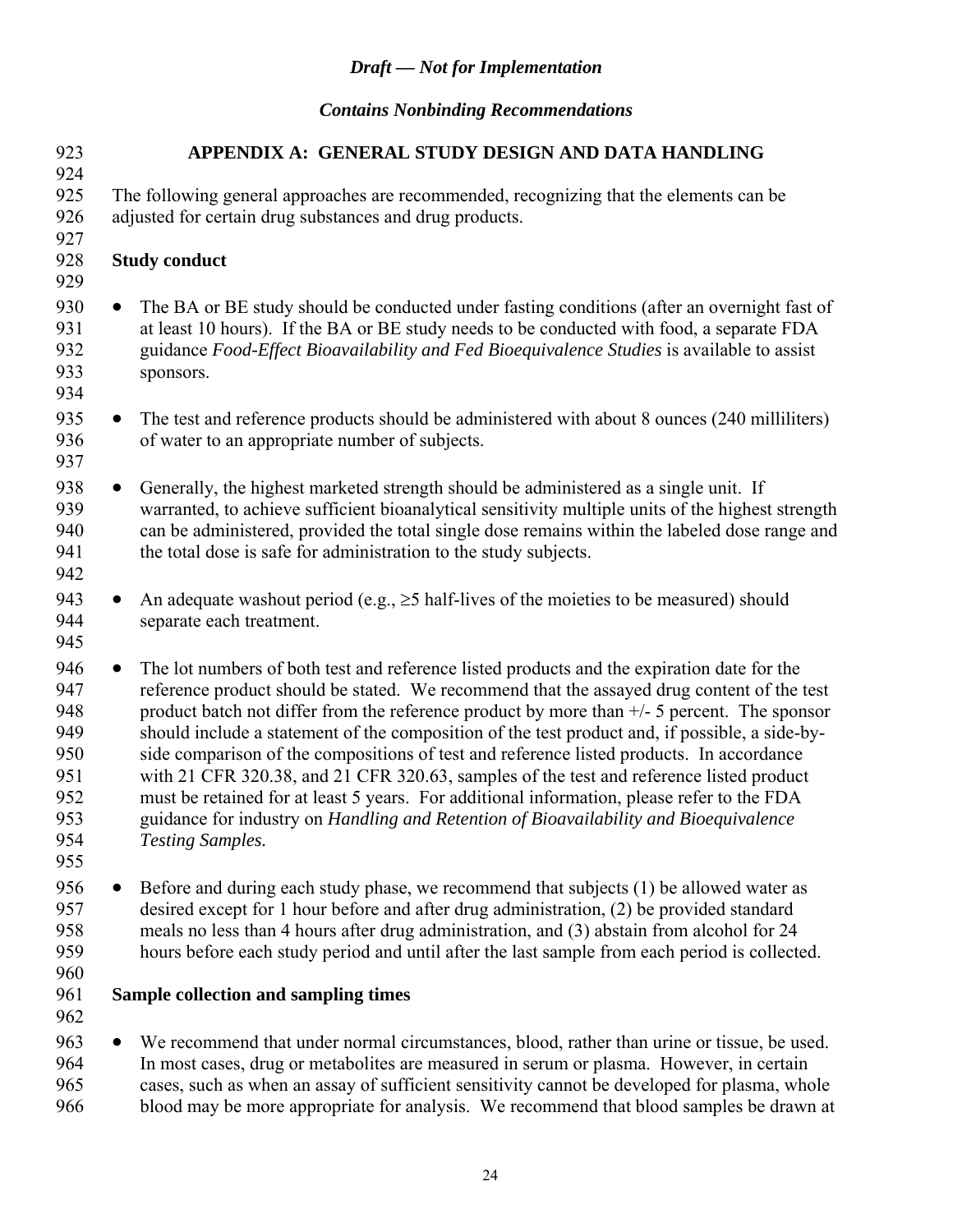| 967        | appropriate times to describe the absorption, distribution, and elimination phases of the drug.                                                   |
|------------|---------------------------------------------------------------------------------------------------------------------------------------------------|
| 968        | For most drugs we recommend that 12 to 18 samples, including a pre-dose sample, be                                                                |
| 969        | collected per subject per dose. This sampling should continue for at least three or more                                                          |
| 970        | <i>terminal elimination half-lives of the drug</i> to capture 90 percent of the relevant AUC. For                                                 |
| 971        | multiple-dose studies, sampling should occur across the dose interval and include the                                                             |
| 972        | beginning and the end of the interval. The exact timing for sample collection depends on the                                                      |
| 973        | nature of the drug and the rate of input from the administered dosage form. The sample                                                            |
| 974        | collection should be spaced in such a way that the maximum concentration $(C_{\text{max}})$ of the drug                                           |
| 975        | in the blood and terminal elimination rate constant $(\lambda_z)$ can be estimated accurately.                                                    |
| 976        |                                                                                                                                                   |
| 977        | Three or more samples should be obtained during the terminal log-linear phase to obtain an                                                        |
| 978        | accurate estimate of $\lambda_z$ from linear regression. We recommend recording the actual clock                                                  |
| 979        | time when samples are drawn, as well as the elapsed time related to drug administration.                                                          |
| 980        |                                                                                                                                                   |
| 981        | Subjects with pre-dose plasma concentrations                                                                                                      |
| 982        |                                                                                                                                                   |
| 983        | If the pre-dose concentration is $\leq$ 5 percent of C <sub>max</sub> value in that subject, the subject's data<br>$\bullet$                      |
| 984        | without any adjustments can be included in all PK measurements and calculations. We                                                               |
| 985        | recommend that if the pre-dose value is $> 5$ percent of $C_{\text{max}}$ , the subject should be dropped                                         |
| 986        | from all PK evaluations. The subject data should be reported and the subject should be                                                            |
| 987        | included in safety evaluations.                                                                                                                   |
| 988        |                                                                                                                                                   |
| 989        | Data deletion because of vomiting                                                                                                                 |
| 990        |                                                                                                                                                   |
| 991        | We recommend that data from subjects who experience emesis during the course of a study<br>$\bullet$                                              |
| 992        | for immediate-release products be deleted from statistical analysis if vomiting occurs at or                                                      |
| 993        | before 2 times median $T_{\text{max}}$ . For modified-release products, subjects who experience emests                                            |
| 994        | at any time during the labeled dosing interval should not be included in PK analysis.                                                             |
| 995        |                                                                                                                                                   |
| 996<br>997 | Data submission and analysis                                                                                                                      |
| 998        | The following PK information is recommended for submission:                                                                                       |
| 999        |                                                                                                                                                   |
| 1000       | Plasma concentrations and time points.                                                                                                            |
| 1001       | Subject, period, sequence, treatment.                                                                                                             |
| 1002       | Intersubject, intrasubject, and/or total variability, if available.                                                                               |
| 1003       | For single-dose studies: $AUC_{0-t}$ , $AUC_{0-int}$ , $C_{max}$ , $T_{max}$ , $\lambda_z$ , and $t_{1/2}$ .<br>$\bullet$                         |
| 1004       | For steady-state studies: AUC <sub>0-tau,</sub> C <sub>maxss,</sub> T <sub>max</sub> , C <sub>minss</sub> (lowest concentration in a dosing       |
| 1005       | interval), $C_{trough}$ (concentration at the end of the dosing interval), $C_{avss}$ (average                                                    |
| 1006       | concentration during a dosing interval), degree of fluctuation $[(C_{max}-C_{min})/C_{avss}]$ , swing                                             |
| 1007       | $[$ (C <sub>maxss</sub> -C <sub>minss</sub> )/C <sub>minss</sub> ]. C <sub>trough</sub> should be measured for several dosing intervals to assess |
| 1008       | whether steady-state was achieved.                                                                                                                |
|            |                                                                                                                                                   |